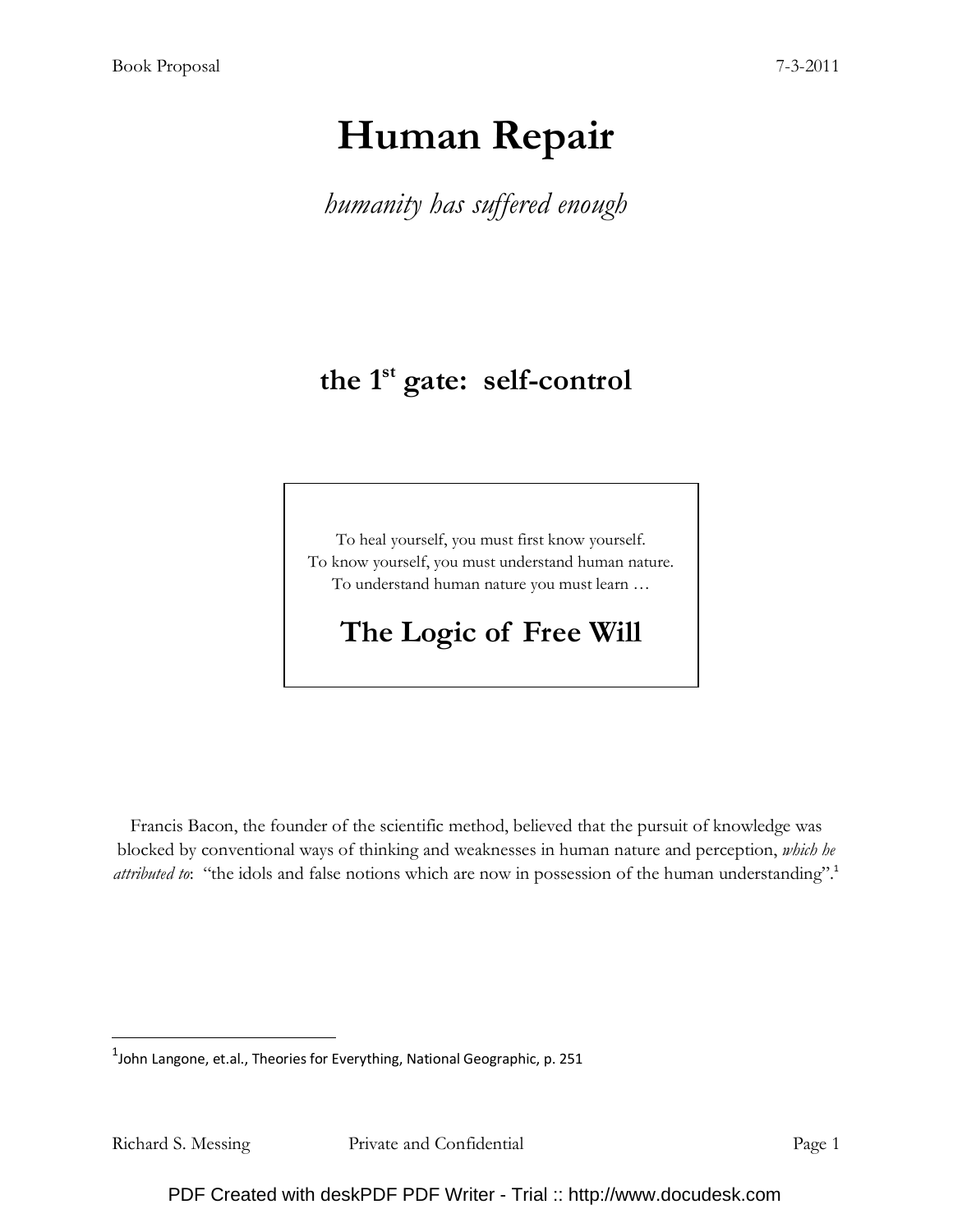# Human Repair

… is

# about

# The Human Condition of Suffering,

### and

is

a

### Remedy

### for

# Chronic Personal Problems.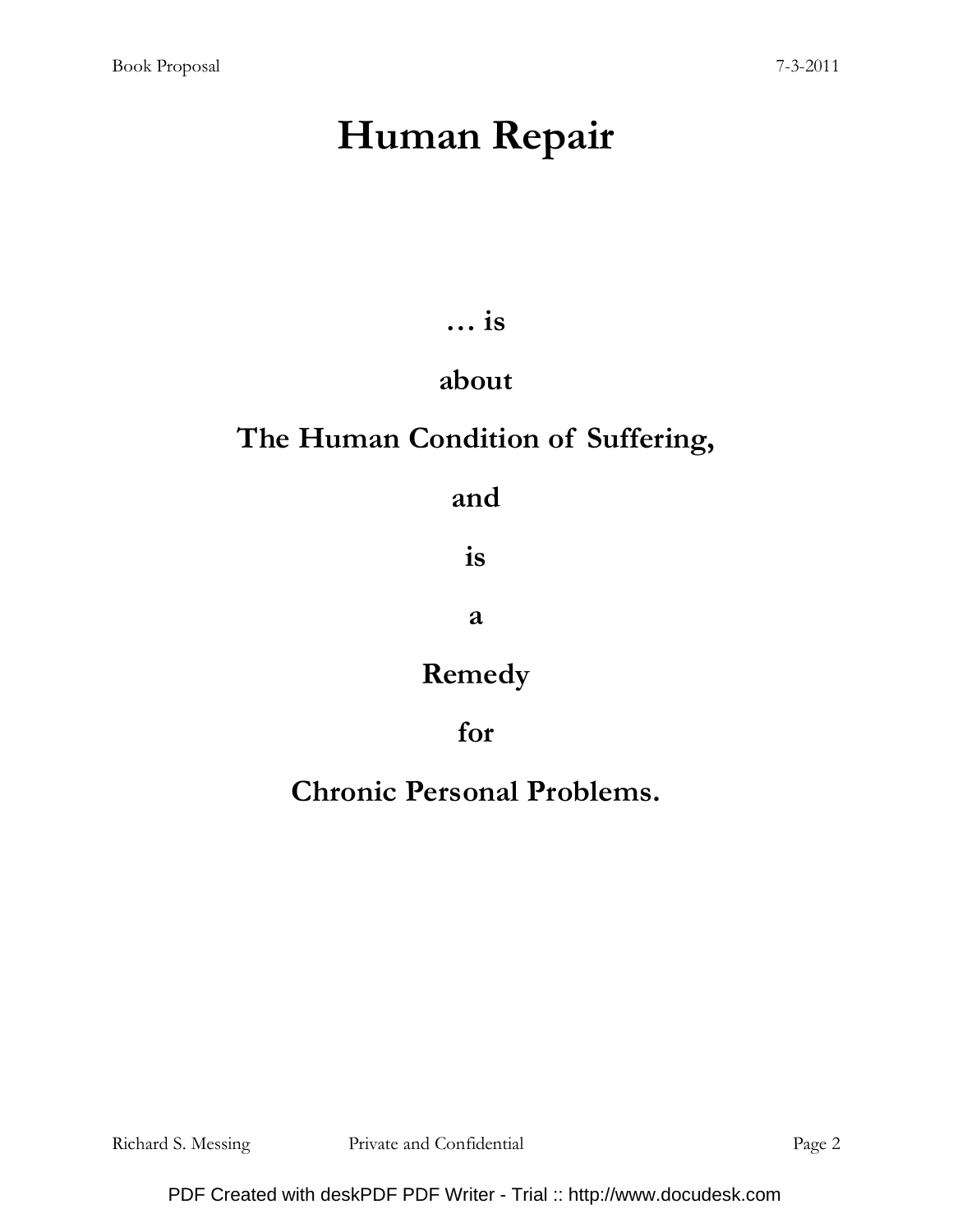… is

#### an

# Epistemology

### and

# **Ontology**

# for

### the

# Being

# of

# Human Beings.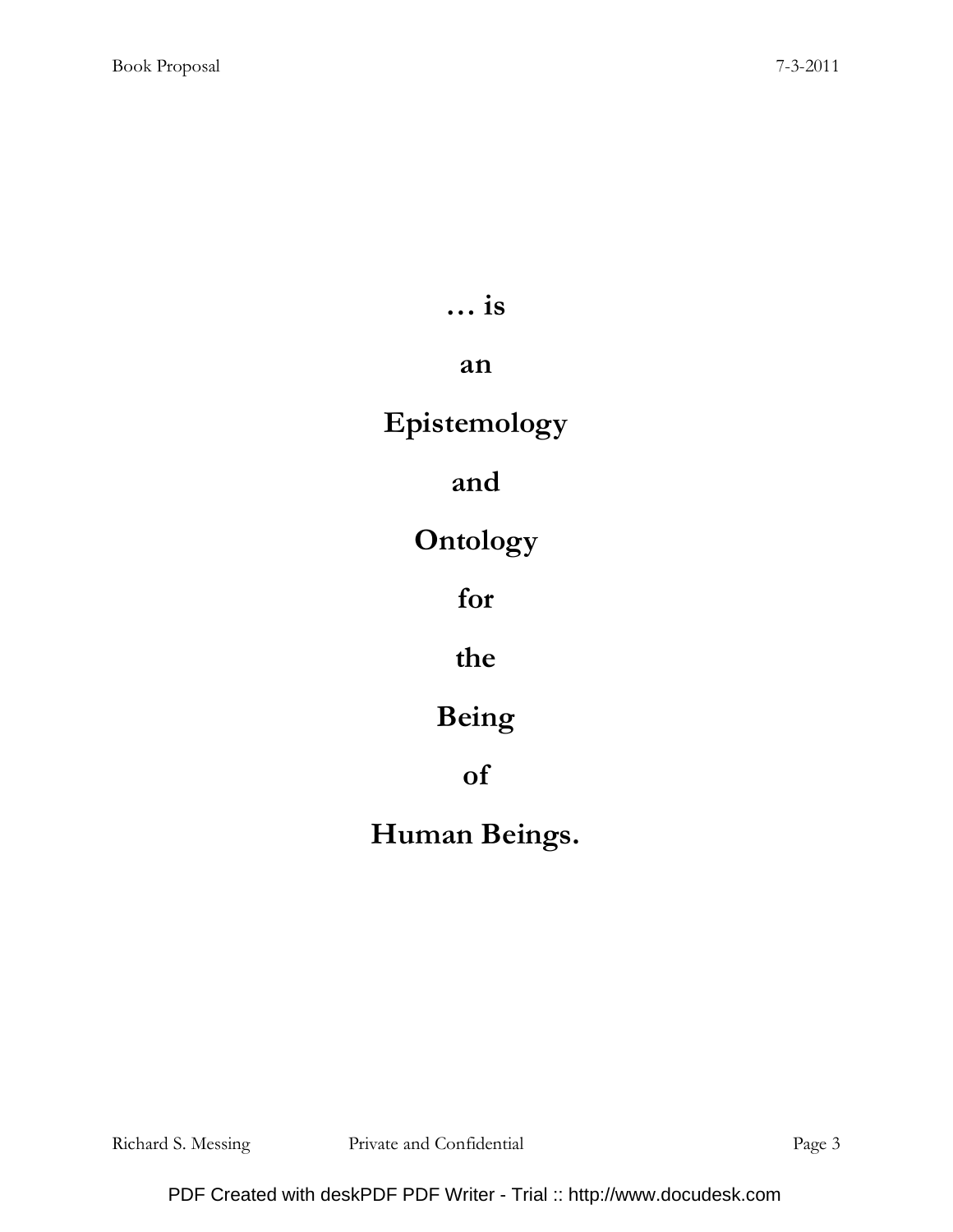… demystifies

### Human Behavior

by

unifying

Science

and

Religion.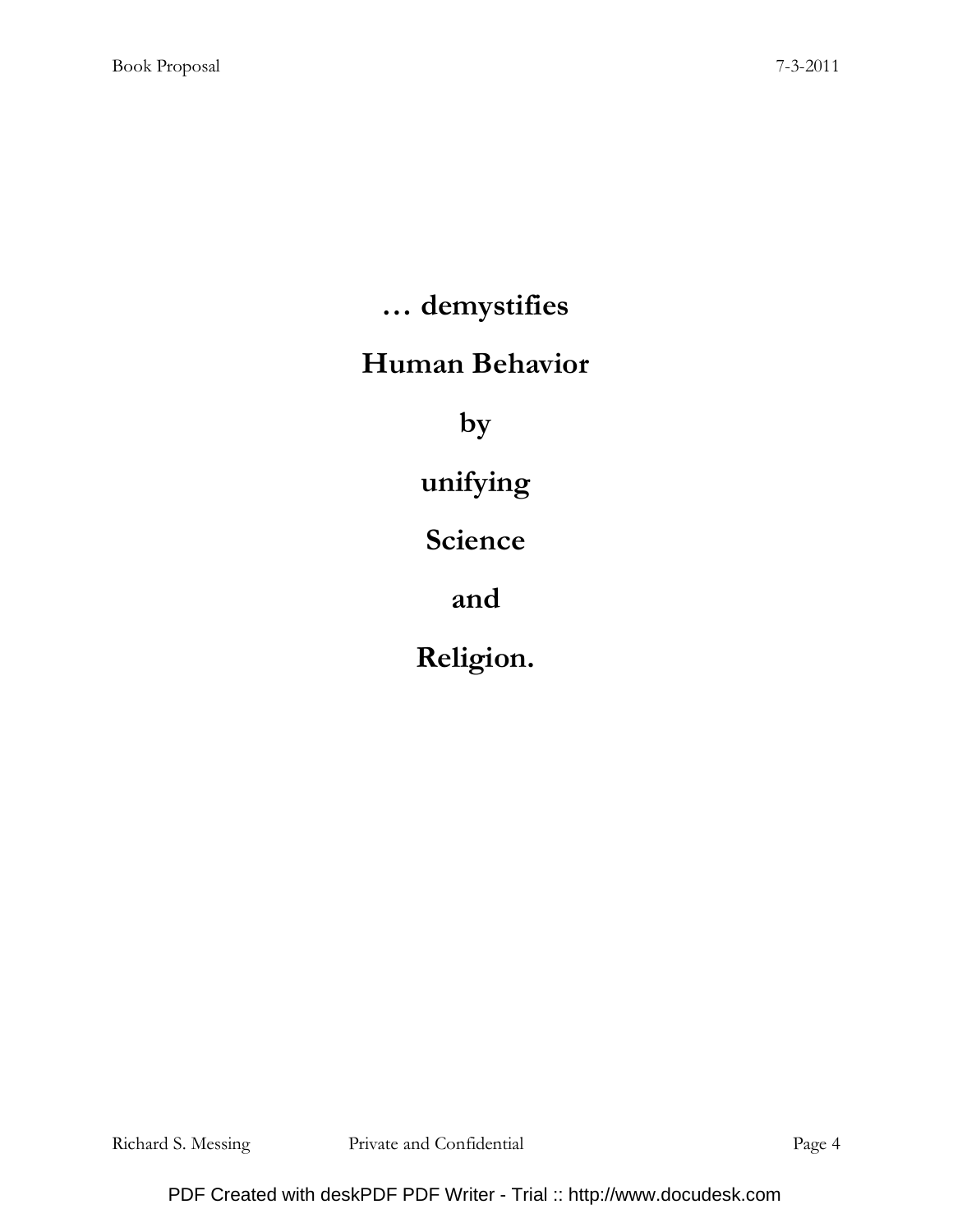# Human Repair

### synopsis

To the extent a human being does not understand human nature, they lack self-knowledge. The universal lack of self-knowledge stems from deep confusion about the nature of free will, the clarification of which is the central theme and objective of the  $1<sup>st</sup>$  gate: self-control. The principles of free will presented in **Human Repair** demystify the origin of suffering and is a remedy for chronic personal problems.

Even though free will is arguably the most treasured human faculty, very rarely do people talk about free will. People mistakenly believe they are always in control of themselves and thus assume they can freely exercise their will at any time. Most people rarely make the distinction between having a free will and the ability to exercise free will and most believe they are always using their free will even when simple logic proves otherwise. For example, although normal people do not like being angry and often don't willingly choose to get angry, people mistakenly believe they are in control of themselves when they are angry. Furthermore, when a person has a chronic personal problem of any kind, they never consider the origin of their problem in terms of free will. Free will has failed to enter the mainstream of societal discourse and has yet to become prominent within the field of psychotherapy.

Is there a potential risk to a human being who knows very little about the nature of free will? In ignorance, such a person may think, believe or perceive they are exercising free will when in fact they are not, in which case this person is out of control and does not know it. To not know oneself is out of control could not be more troubling to a sane person. Consider alcoholism or mania, two chronic personal problems characterized by a false perception of self-control that causes the inflicted person to spiral out of control. Less severe idiosyncratic personal problems also have this viciously defensive self-fulfilling nature, preventing the sufferer from recognizing their problem. What characterizes all such cases is the inability to exercise free will while erroneously believing the opposite – an unconscious state of confusion correctable by learning The Logic of Free Will.

The Logic of Free Will, a philosophy of human behavior and suffering consistent with the Torah, the Old Testament, corrects widely held false notions about the human condition and then instructs how to use its logic to solve chronic personal problems. The Logic of Free Will is composed of the following logic gates: the survival imperative, cause and effect, paradox, perception and the structure of a self-fulfilling prophecy. A breakthrough in self-control occurs for the reader when their ability to exercise free will is restored, evidenced by relief from the chronic personal problem the reader hoped to solve by reading **Human Repair.**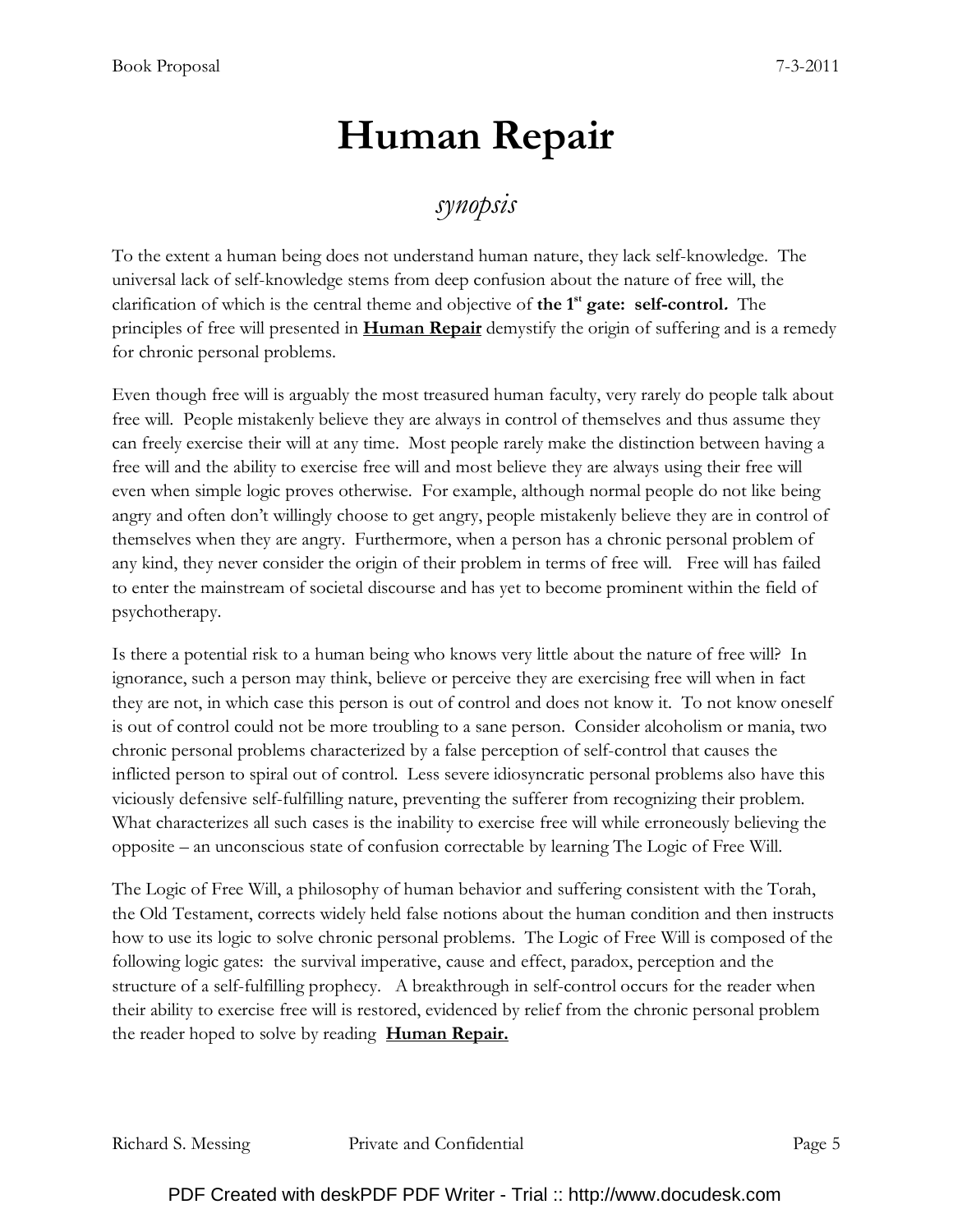# Human Repair

an example of a widely held false belief

First read, give thought to and answer the following question BEFORE turning to the next page:

### Can a person who says, "I have secrets", be lying?

STOP

TURN THE PAGE ONLY AFTER YOU ANSWERED THE QUESTION ABOVE.

Richard S. Messing Private and Confidential Page 6

PDF Created with deskPDF PDF Writer - Trial :: http://www.docudesk.com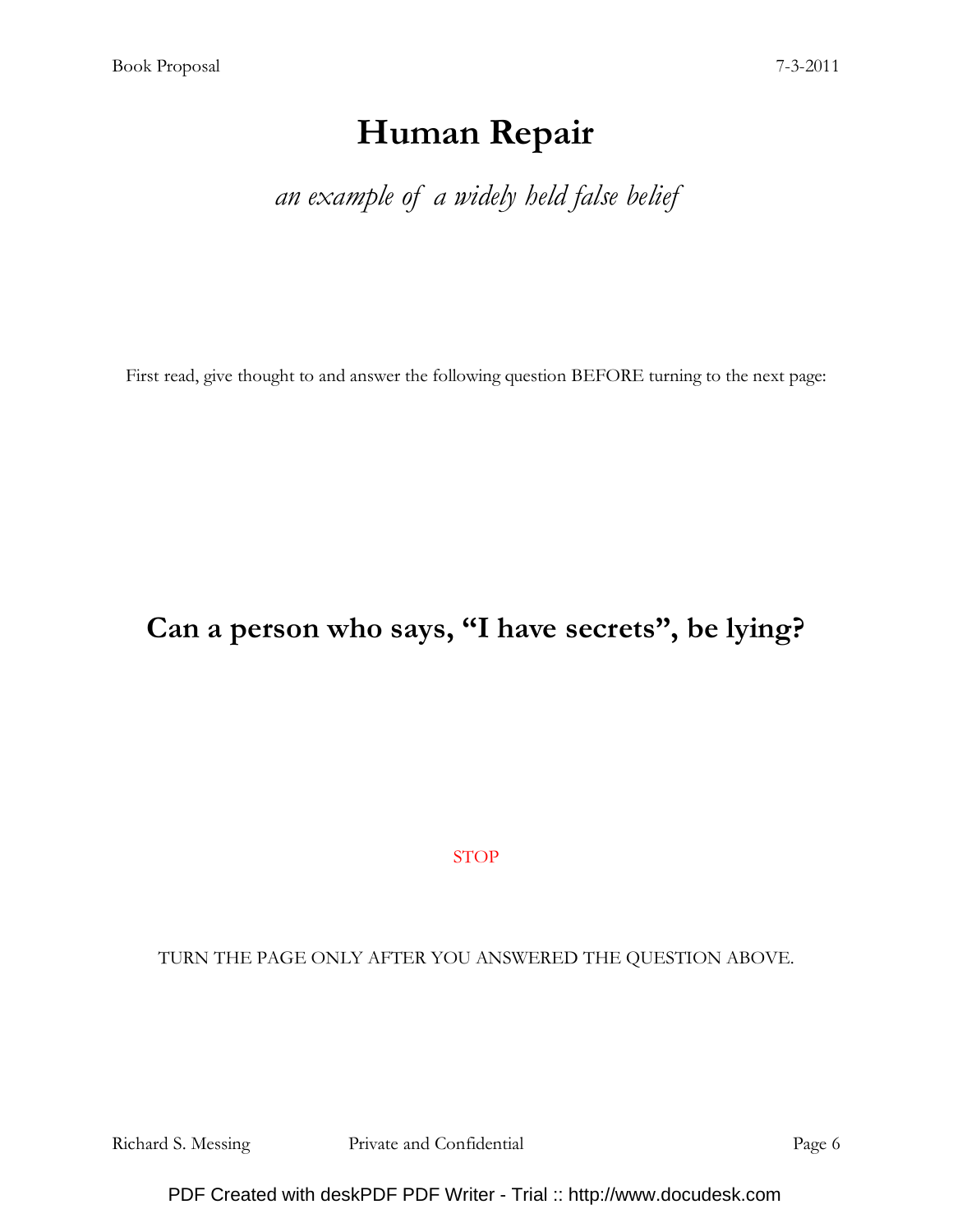If you answered YES, you are in good company because all the lawyers, scientists, doctors, psychologists and business executives I asked, also said YES, even though the correct answer is NO. Not one person answered the question correctly nor understood the hidden paradox that led to their error.

#### The statement, "I have secrets", can never be a lie …

because secrets are paradoxical by nature. Since a liar always keeps secret the fact they are lying, the lie itself becomes a secret. Therefore a person who says, "I have secrets", has secrets whether or not they are lying, making the statement, "I have secrets", always true.

#### Given that secrets and lies are so fundamental to human nature, why do people not know that the statement "I have secrets" must always be true?

People erroneously perceive that free will enables them to lie about anything. To the contrary, as our current example proves, a person who does not keep secrets is unable to lie. **Human Repair** teaches that ignorance about free will and its dependents, lies and secrets, is at the root of all chronic personal problems which are always characterized by an inability to exercise free will.

To satisfy yourself, conduct your own test. Ask your friends, family or colleagues the same question, "If a person says, 'I have secrets', can they be lying?" This is not a trick question. The question reveals the paradox of secrets, a widespread, profound misconception about human nature, about how people are philosophically constructed.

The human mind is a paradox reconciliation machine, driven to explain and resolve the inherent conflicts that arise between its unconscious false beliefs and the real world. Human Repair constitutes a series of challenging paradoxes derived from logical propositions that severely challenge the beliefs of the reader. In order to be relieved of the disconcerting confusion that accompanies paradox, the pursuit of clarity and understanding leads the reader through each chapter into the next. For example, in the chapter called Secrets about Secrets, **Human Repair** proves that the current human condition forces normal people to have secrets. Since normal people perceive their secrets are not forced but are freely chosen, this paradox motivates the reader to seriously consider the alternative proposition that their secrets are not entirely under their complete control.

A successful reading of **Human Repair** is achieved as the reader acquires the Logic of Free Will through the course of reconciling each presented paradox.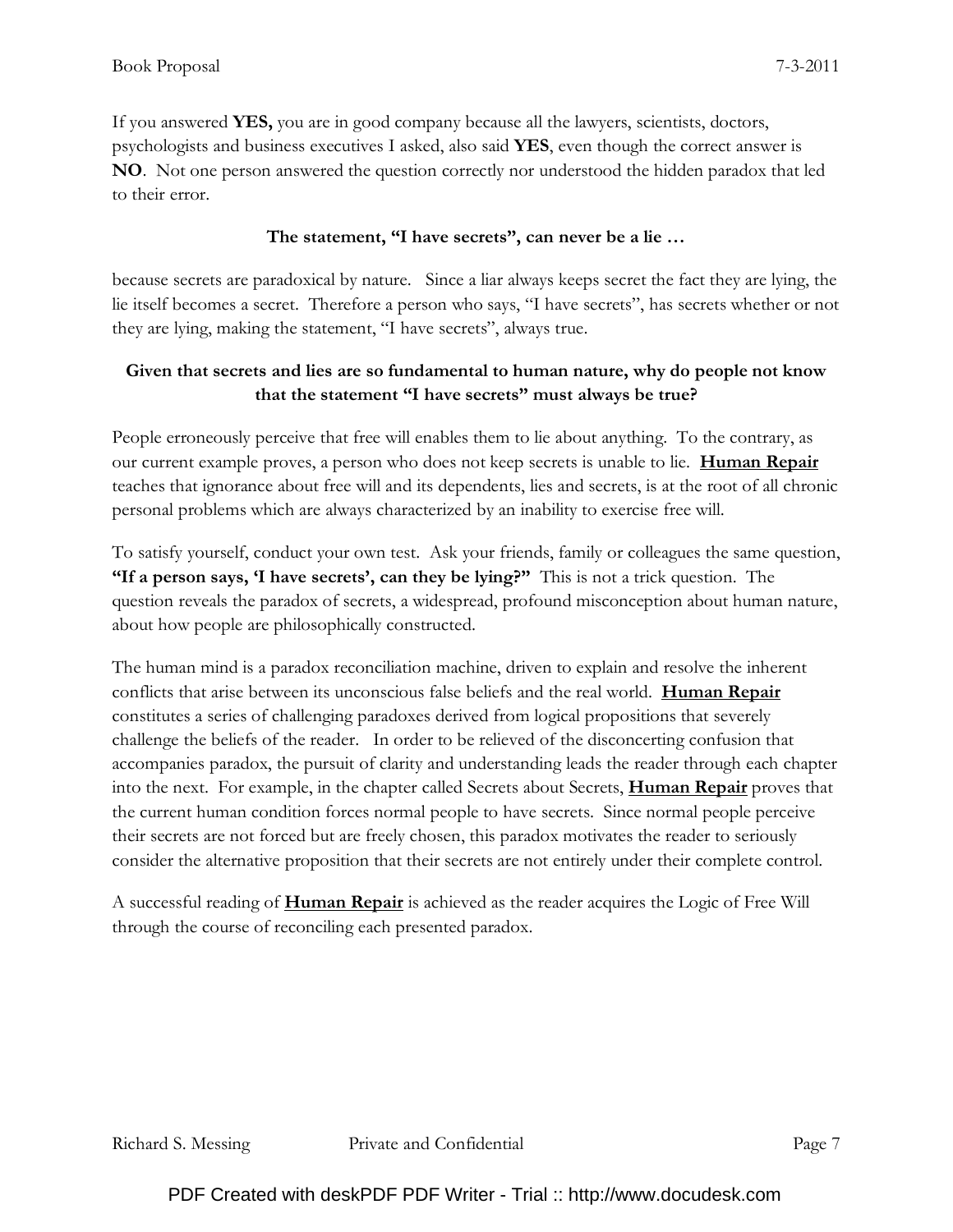# Table of Contents

#### Preface

#### Introduction

#### Section I – Background

- 1. The Human Condition: something is missing
- 2. About Transformation and Redemption
- 3. The optimal Attitude and Instructions for Reading this Text
- 4. Secrets about Secrets

#### Section II – The Logic of Free Will

- 1. The Language of Free Will
- 2. The Survival Imperative
- 3. Principles of Paradox
- 4. The Primacy of Perception
- 5. Causality, Power and the Will
- 6. The Structure of a Self-fulfilling Prophecy
- 7. Personal Freedom

#### Section III – How to Solve a Chronic Personal Problem:

an application of The Logic of Free Will

- 1. What Chronic Personal Problems and Idolatry have in Common
- 2. Worship, Prayer and Repentance
- 3. Doing Good for G-d sake
- 4. The Cemetery

#### Final Remarks

- 1. An Embodied Vision: Rectification of the Human Condition
- 2. Implications for the field of Psychotherapy
- 3. Torah A Chosen Source of Wisdom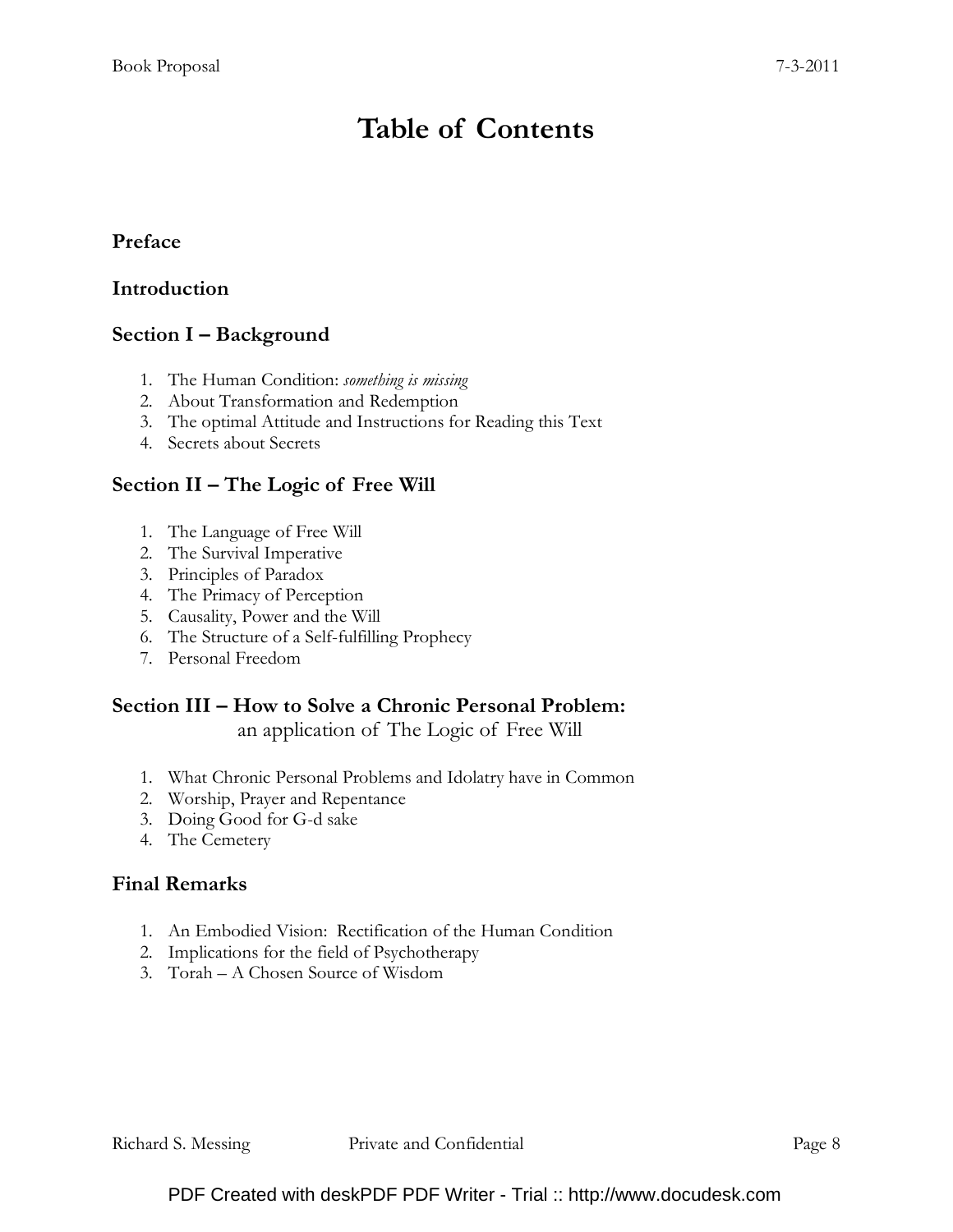# Secrets about Secrets

#### A chapter from Human Repair

#### Definitions:

- 1. Intentional for a known purpose.
- 2. A Secret information kept concealed for a known or unknown purpose
- 3. A Lie that which conceals the truth; a lie has the status of a secret.
- 4. Lying the act of concealing the truth
- 5. Normal average, typical, common
- 6. Free Will the ability to exercise the will, i.e. to create or make choices, without influence from a force or entity outside the will.

#### Why learn about secrets?

We are learning about secrets because secrets are uniquely human. There is nothing more intimate, more private nor more telling about a person than their secrets. For this reason, secrets are an ideal starting point for investigating the nature of free will, self-control and suffering.

What if someone offered you a million dollars to publically disclose all your secrets - would you go through with it? Despite your strong desire for the million dollars, the consequences of telling all your secrets would probably be too frightening. There is certain information you would find very difficult if not impossible to disclose, especially the secrets others told you in confidence or the details that describe the intimacies you had with them. There is one extreme universal secret you would never disclose, even in exchange for a hundred million dollars – the disclosure of your personal ID, your identity, along with the access codes to your bank accounts, because if you did the prize money would not be secure and neither would you. Fear appears to be the unrecognized force behind most secrets.

Even though it is obvious that humans traffic in secrets by continually concealing information from each other, it is not so obvious why. The need to have secrets suggests we are all afraid of each other, that we do not trust each other with the information we each possess. However this does not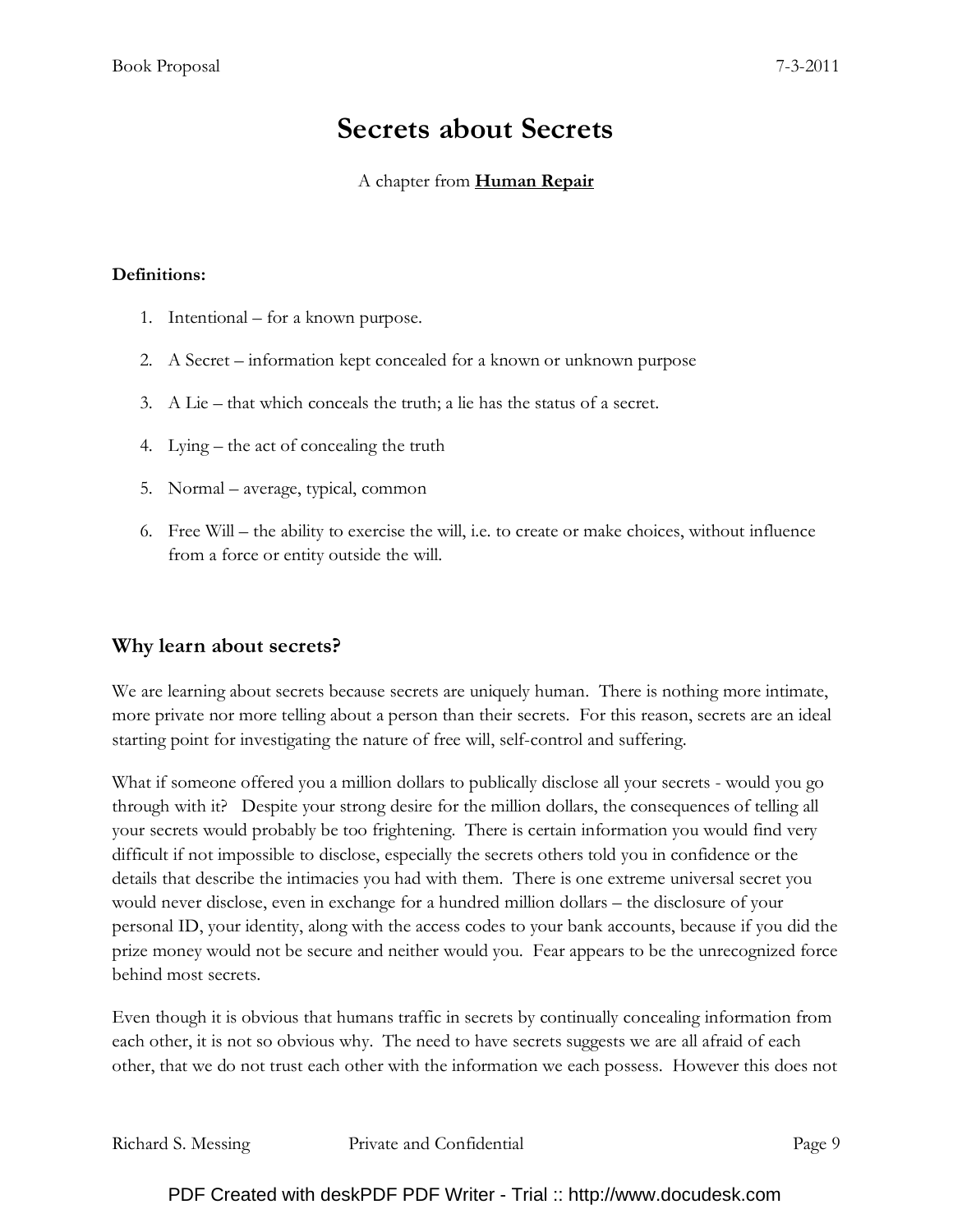explain why we keep secrets even from those we trust the most. Is it possible that we are permeated with fear to such an extent that we are compelled to keep secrets even from those we love and to whom we are most loyal? If fear is the underlying motivation for a secret, then the secret is not an act of free will because no one freely chooses fear - fear comes upon us automatically, uninvited. This suggests that a fear-based secret is disguised as an act of free will, giving the illusion of selfcontrol even though the opposite is true.

What is the risk of believing we freely choose our secrets if it isn't true? The epitome of selfcontrol is the ability to exercise your will freely, to create and make choices without influence from forces outside your will. The opposite describes a puppet, someone who does not know they lack self-control, who believes they are making free choices when in reality they are under the control of hidden forces with a foreign agenda. A person is not fully in control of themselves to the extent they are unable to exercise their will freely, free of foreign influences, whether they know it or not. Such is the case with secrets that are driven by fear, an emotion a person never wants nor freely chooses to have, with one exception - the fear of G-d - the only fear freely chosen as act of free will. Though it is too early to establish in detail the logical relationship between self-control, free will and the fear of g-d, for now at least consider that the fear of G-d brings gives one courage because if it is believed that G-d controls the world, there is no reason to fear anything else.

Being out of control is bad enough. Far worse is to not know when you are out of control. Before a sufferer realizes their personal problem is chronic, they hope they have the problem under control until recurring failures, frustration, discouragement, depression, hopelessness, loss of confidence, etc., convince them otherwise. After every attempt to solve their problem fails, a rational person eventually concludes that something imperceptible must be controlling them. The imperceptible is itself a secret. Like a spy whose defeat depends on the disclosure of its secret identity, a chronic personal problem is resolved when the identity of its origin is no longer a secret, no longer concealed from its victim, at which point self-control becomes possible.

Because we bring secrets into and out of existence by decree with a simple internal speech act requiring no skill or resource, it appears as though we have complete self-control when we create, keep or tell a secret. We never suspect that what we say to ourselves, such as when we tell ourselves to keep something secret, is under the control of anything other than ourselves. If it can be shown that the human condition forces us to keep secrets, this would prove that a secret is not always an act of our free will. If a secret is not an act of free will, then what we say to ourselves is not always under our complete control contrary to common belief. The implication of such a widely held misconception is no less than monumental. Is it possible that humanity has been ignorant of something so fundamental to human nature as secrets? Perhaps we should not be so surprised how little we know about ourselves given the ubiquity of human suffering the world endures and how profoundly inept we are at eradicating it.

Before attempting to understand the hidden forces that influence what we say to ourselves, in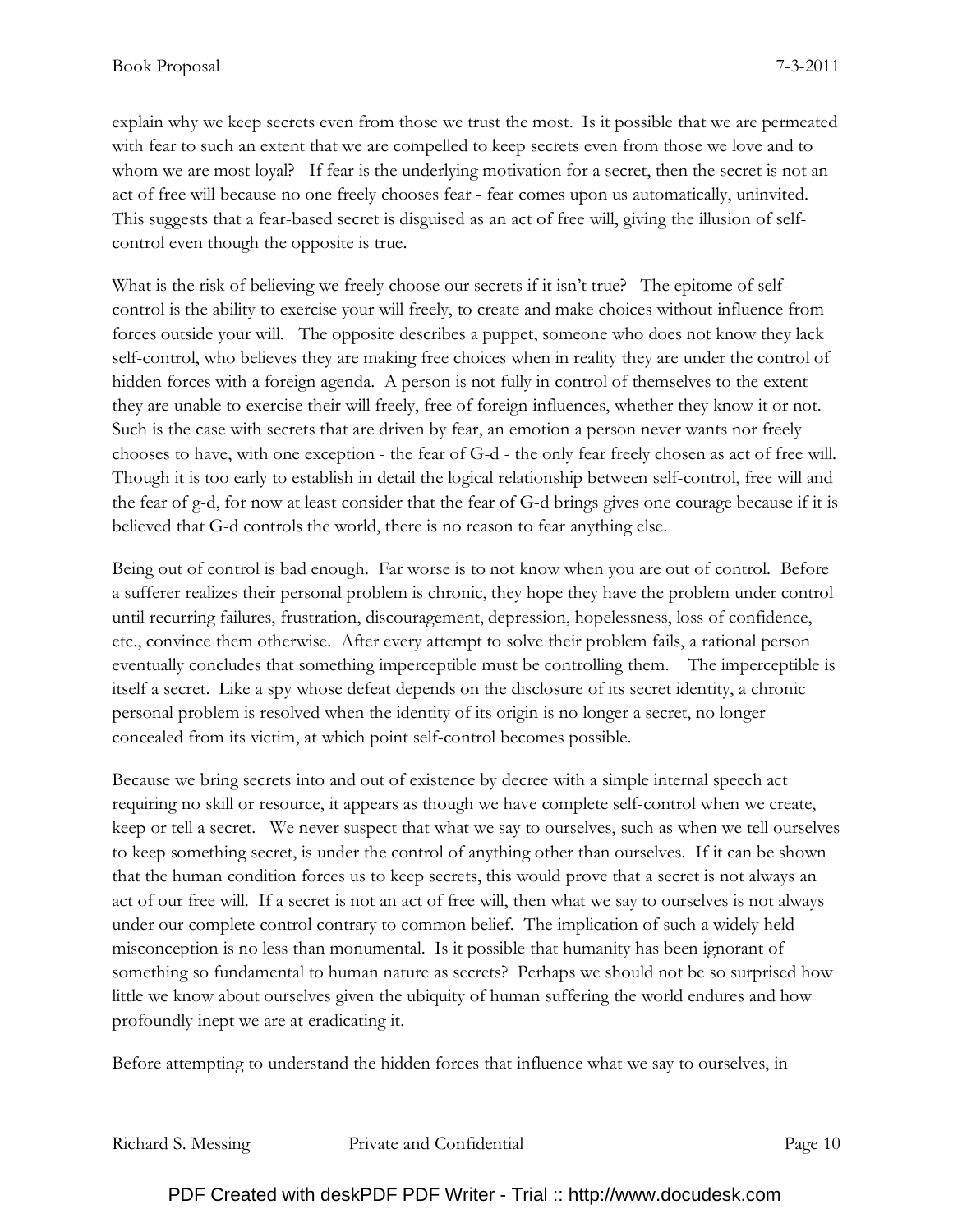particular our secrets, it must be shown that secrets are forced upon us, that in order to have a normal life a person must keep secrets - that there is no choice in this matter. Toward that end, the following proof will show that,

#### a normal person is forced to keep secrets.

We begin the proof by testing the authenticity of a person who claims to no longer keep secrets. To test the truthfulness of such a person, find the most universally kept secret then ask them to disclose it to you. If they can't get themselves to disclose this secret, then they are not truly a person who never keeps secrets. The force underlying a universally kept secret is extremely powerful, so we suspect such a secret is not an act of free will, a secret over which we do not have full self-control.

What is the most universally kept secret? It should be obvious but it isn't. Which secret came to your mind first? If it wasn't the following secret, then the secret that just came to your mind may be more important to you than your own physical survival. Isn't the most universally kept secret:

#### the name of your bank, your bank account numbers and

#### the access codes to your bank accounts?

If someone insists they do not keep secrets, then when asked for their ID and bank account information they must disclose it. It goes without saying, they certainly can't keep secret their nosecret status. Once their no-secret status becomes public knowledge, it would only be a matter of time before a criminal asks for their ID in order to pilfer their bank accounts. Inevitably, a person who refuses to keep secrets in today's world will lose their freedom. They will end up either homeless, confined to a mental hospital or dependent on a loved one, all of which are abnormal living conditions, proving that a person has no choice but to keep secrets in order to live a normal life.

Since a person is forced to have secrets to live normally, it must be true that not all secrets are acts of free will; therefore we are not always in control of what we say to ourselves, contrary to common belief. To free ourselves of these controlling forces, we must investigate their nature so that we can observe, oppose and ultimately defeat them.

The following dialogue between a psychiatrist and patient provides further insight into the forces that underlie secrets. The dialogue will also show that the logic of secrets argues for the existence of the human unconscious. This insight is the gate through which one must pass to fully appreciate the following first principle:

#### The course of a human life is determined either by a hidden self-fulfilling prophecy or its defeat by the true exercise of free will.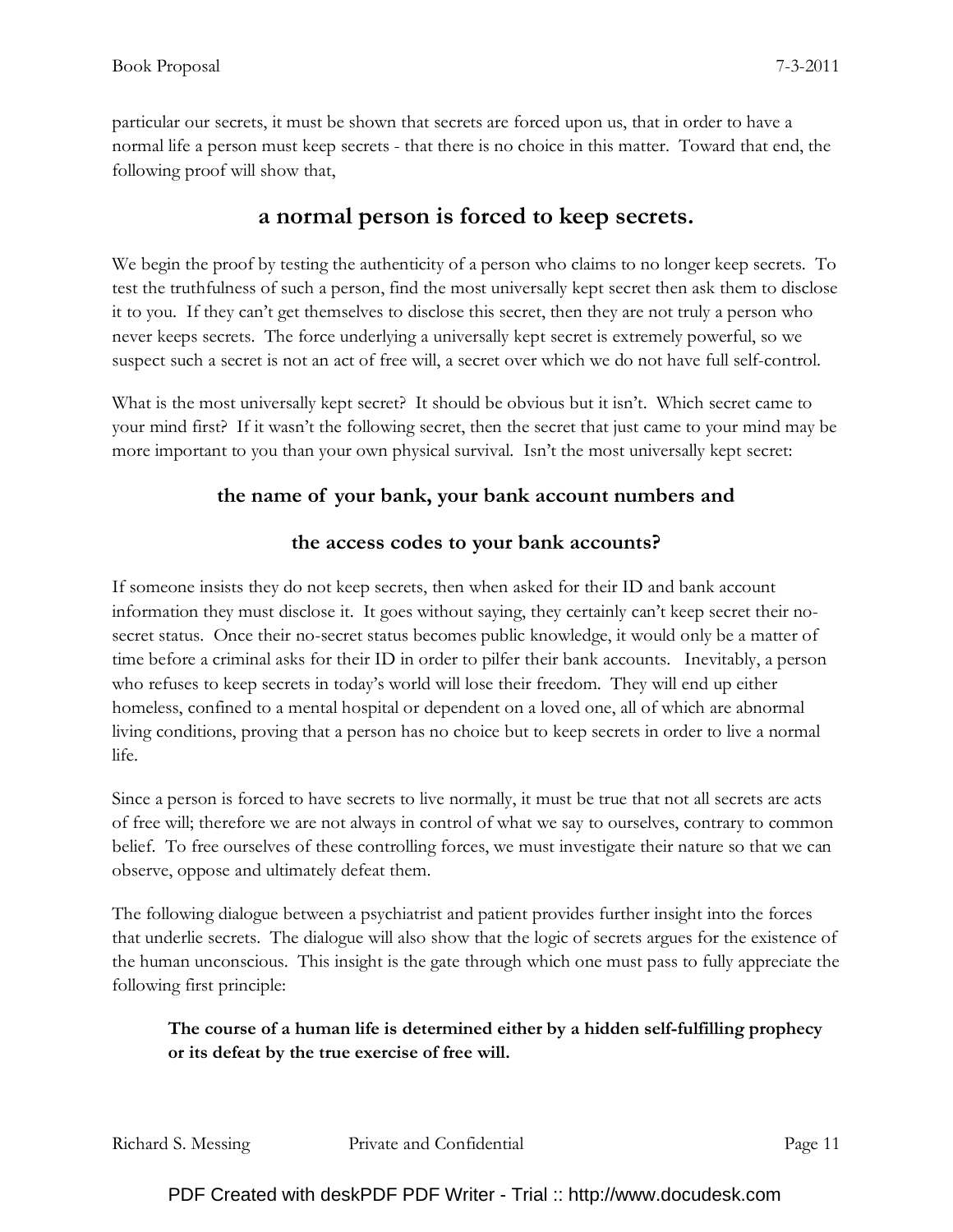After the dialogue, we will learn how and why the unconscious strives to control, like an idolatrous slave, the human will in its effort to survive in a hard and dangerous world.

# Session #1

#### $Dr = P$ sychiatrist

 $Pr =$  Patient who refuses to keep secrets

Dr: Do you know why you are being forced to live in this psychiatric hospital?

Pr: Yes. People think I'm self-destructive because I refuse to keep secrets.

Dr: Do you want to tell me what happened?

Pr: A stranger found out I don't keep secrets then asked me for my ID and the access codes to my bank accounts. He stole all my money. Doctor, does this mean I'm crazy?

Dr: No, you're not necessarily crazy, but I do think you are very confused and don't know it. If you continue not to keep secrets, you will never live a normal life because criminals, whose business depends on being secretive, will steal everything you own especially your identity. The safest place for you to remain is in the hospital until you realize you must keep secrets. Until then, I will not release you.

Was there a time when you did keep secrets like everyone else?

Pr: Yes.

Dr: What made you decide not to keep secrets anymore?

Pr: I was a very wealthy person. I was able to buy anything I wanted. Eventually I realized what I wanted more than anything else was to simply live in a world where people trusted each other; to live in a world where I don't have to be afraid of other people. I came to the conclusion that there is no worthier ideal, so I decided to devote the rest of my life trying to bring such a world into existence.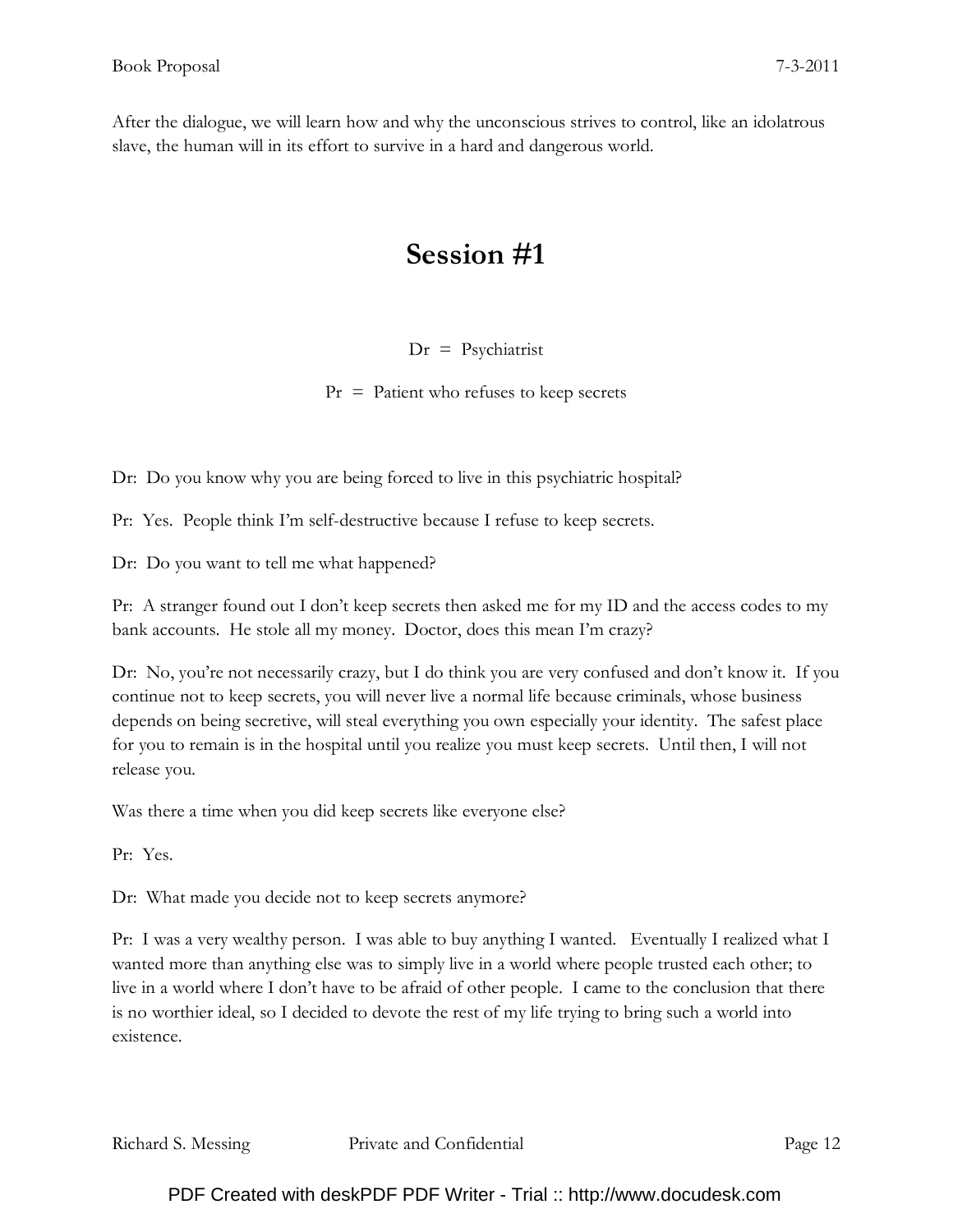Dr: What a wonderful and noble cause! But why does this mean you can't keep secrets anymore?

Pr: Early one morning as I was waking-up, it occurred to me that if such a world existed, if everyone could be trusted, people should have no reason to keep secrets from each other. Why hide anything from someone who is loyal to you? That's when I decided to stop keeping secrets, and by doing so I am hoping to get some insight into why the world is so disloyal. To understand anything fully, one must also understand it's opposite.

Dr: What happened after you made that decision?

Pr: I immediately realized I was keeping other peoples' secrets, secrets that they told me in confidence. I had to tell my friends and family I was no longer keeping their secrets secret, because had I not told them, I would have been keeping that fact a secret, breaking the oath I made to myself to not keep anything secret. As you can imagine, many of them became angry with me and some even threatened me. I thought they would be a little easier on me when I told them the humanitarian reason for my decision but they didn't care about that at all. I lost several friends and was ostracized by some of my closest relatives.

Dr: The irony is, in your sincere attempt to create a more trustful world, you caused others to no longer trust you. I hope you can begin to see that refusing to keep secrets in a world where everyone else does is very problematic. You need to see the hypocrisy of your own actions.

Pr: I must admit I didn't thoroughly think through the potential risks and ramifications that might arise. I didn't fully appreciate the extent people use secrets to create and maintain their relationships.

Dr: Unless you understand the paradoxical nature of secrets, you won't understand how people function, especially yourself. To the extent a person lacks knowledge about human nature, at least to that extent they will lack knowledge about themselves and others, which is a major source of suffering for many people. You lost almost everything. Hopefully, you are open to learning from your mistakes so that you can improve your chances of accomplishing your noble mission.

Pr: I'm open to learning but I'm not yet sure I made a mistake. I see how my decision to not keep secrets landed me in this mental institution; however, I'm not sure being here is a bad thing or the result of a mistake. There may be something very important I need to learn by being here. Maybe it is good that this happened to me.

I still maintain that the world can function without secrets, assuming we were all loyal to each other? I admit this is hard to imagine given how little loyalty there is in the world today. I believe we all know in our hearts the intrinsic goodness it is to be loyal, and the shame knowing we are not as loyal to each other as we ought to be.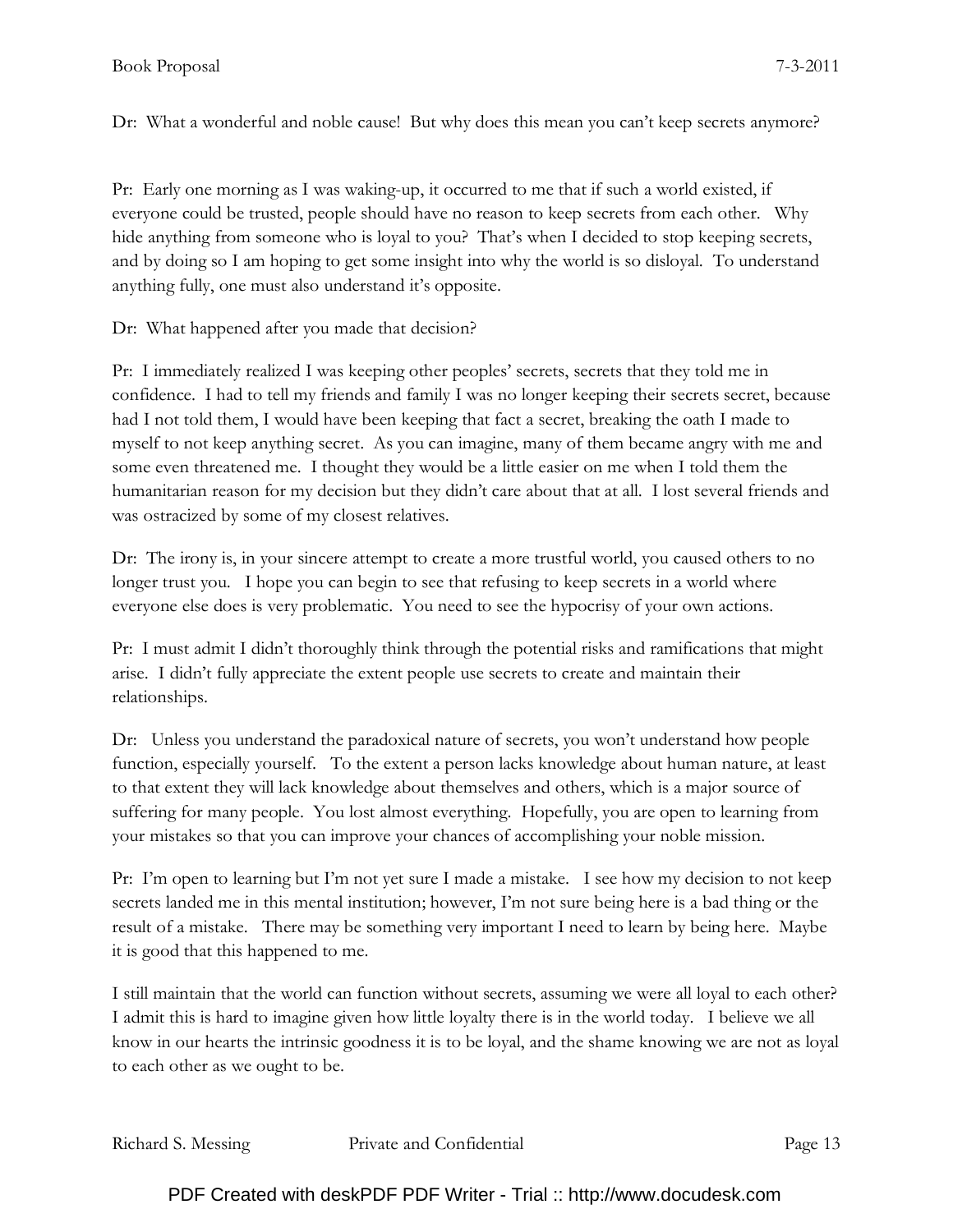Dr: I agree in theory that if everyone was loyal, the world could function without secrets. I think if we investigate the nature of secrets, we may come to understand more deeply the origin and purpose of the dark forces that compel us to have secrets, especially secrets that are driven by fear.

Pr: What do you think I need to know about secrets I don't already know?

Dr: Let's look a little deeper into how people use secrets. Telling a secret is a private act of disclosure and concealment that creates trust. When people tell each other their secrets for the first time, trust enters instantly. Secrets are profound because they summon so many other human virtues such as courage, loyalty, confidence, vulnerability, intimacy, privacy and most important, honor.

Pr: I never gave it that much thought.

Dr: Most people haven't.

Telling a secret in confidence makes both people feel more secure. This can occur only if the giver of the secret has the courage to trust the receiver. When telling a secret, the giver voluntarily submits to the will of the receiver - a self-imposed act of subordination that places the receiver in a position of power over the giver. The receiver's power to disclose the secret against the giver's will, implicitly deters the giver from becoming disloyal, thereby making the receiver more confident. In return for this gift of confidence, the receiver secures the human bond by agreeing to keep the secret, "it shall go no further", establishing mutual trust, confidence and loyalty.

Pr: I guess that's why sometimes I feel a bit naked when I disclose a secret to someone for the first time. It's like undressing in front of a new potential lover, looking forward to a warm loving embrace, while at the same time being exposed to the potential pain of rejection or even worse, disloyalty. I can see how telling a secret is an intimate act, requiring the strength to be vulnerable.

Dr: You're right. People yearn for intimacy. Our naked bodies are secrets we conceal with clothing. It takes courage to unclothe a secret especially the first time with a new person. Someone must have the courage to make the first move for a loyal and intimate relationship to emerge.

Did you ever notice that the words loyalty and royalty have the same root?

Pr: No.

Dr: These words are very closely related. The virtues of royalty are summoned when a secret is used to secure a human bond. Royalty derives its power from the reciprocal loyalty that the crown and their loyal subjects share. The job of royalty is to protect and nurture the kingdom in return for the praise, honor and loyalty of the people, who by submitting to the will of the crown make the kingdom secure for all. When this power structure of loyalty and obedience breaks down, the royals are dethroned in spirit and eventually from office, overthrown by a new and more popular regime.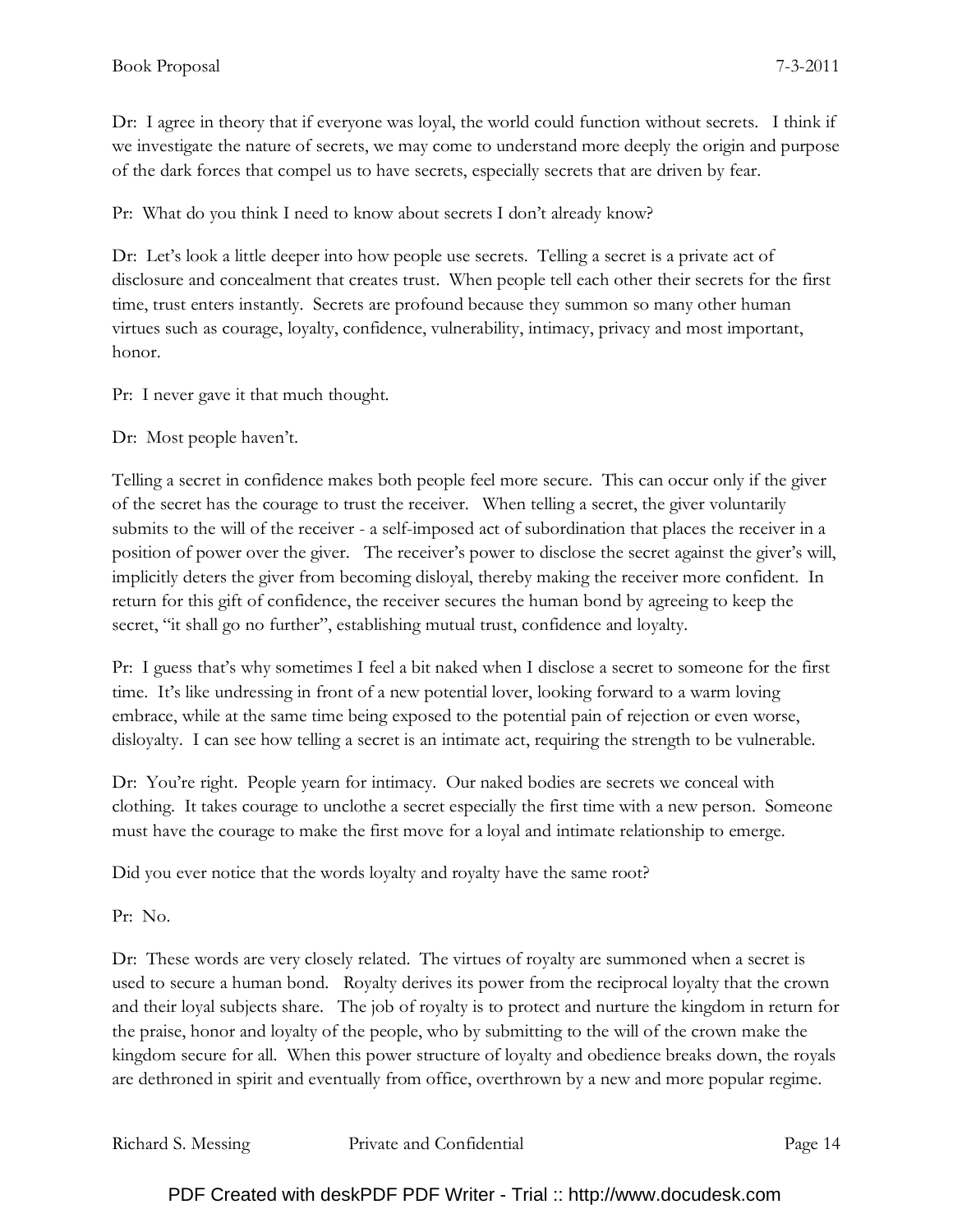Trust, confidence and loyalty are the royal pillars upon which both personal and national security rest.

Pr: I see why my friends and family were so harsh with me. When they learned that their secrets were no longer safe with me, the loyalty we once shared broke down and they removed me from their personal kingdom.

Dr: You posed a threat to them. It takes courage to reveal a secret to someone who you've never trusted before. It takes courage to make the first move in a relationship with someone who hasn't yet risked disclosing one of their secrets to you. Telling a secret is an act of human bonding, a private invitation to embrace, paid for with the intimate gift of self-imposed vulnerability. Secrets make people feel safe.

By the same token, very private people often lack inner strength; they rarely reveal their own secrets but yearn for the secrets of others.

Pr: Are you suggesting that the way to build a more trustful world is for everyone to tell secrets to each other? That can't be right because if everyone knows everyone else's secrets, the secrets would no longer be secret. That doesn't make any sense.

Dr: You're right. It becomes paradoxical at the extreme.

Pr: It almost seems counter-intuitive to ever tell anyone a secret, because a secret becomes less of a secret as more people know the secret? It is ironic that people both keep secrets and tell secrets for exactly the same reason, to feel more secure. It is as though a secret is a traded security with intrinsic value, a kind of currency used for buying the royal assets of trust, confidence and loyalty.

Dr: It's sad that we still live in a world that makes us feel we need protection from each other.

Pr: This is precisely the reason I stopped keeping secrets; I decided I didn't want to live that way anymore.

Dr: Unfortunately, our world contains forces that cause us to keep secrets. If we ignore these forces, we will suffer the consequences as you well know. Let's approach the problem scientifically. Let's try to understand the properties of these disloyal forces so that we can learn how to observe, oppose and defeat them.

Pr: It boggles my mind that we know how to travel to the moon but we can't figure out how to live together in peace here on eart. Now that's a mystery.

Dr: I think the reason is relatively simple but the solution is complex. Imagine a world where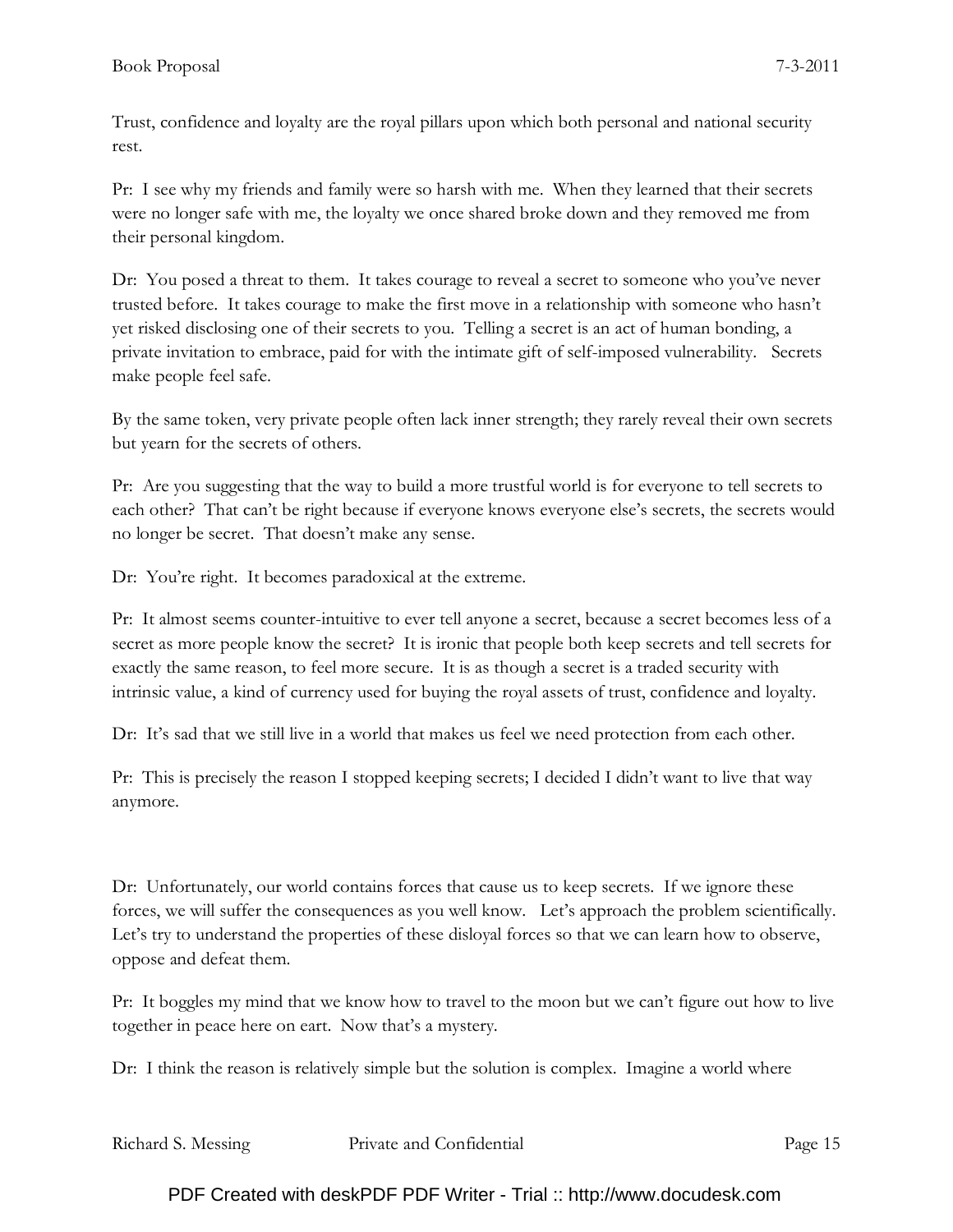civilization as a whole does not yet fully understand its own nature, human nature that is. In such a world it must be true that everyone would lack self-knowledge at least to the extent each person does not understand human nature. If this is an accurate description of the human condition, it is predictable that people would often misperceive, misjudge and unintentionally upset each other, making trust difficult to maintain. Since no one yet fully understands human nature, an untrustworthy world seems inevitable.

Pr: Are you suggesting people should study psychology to understand themselves and each other better?

Dr: No. You need to make it a high priority to learn as much as possible about human nature and the human condition. Psychology is only one perspective. Philosophy and religion have been around much longer and have much more to offer. As the philosophical issues become clear, you will be able to see and understand yourself better. When this happens, you will make more accurate observations and more effective decisions in general. Over time, with proper discipline, you can master yourself to such an extent that you feel content, satisfied and want for nothing.

Pr: But you are a psychiatrist. How can you completely dismiss the field of psychology?

Dr: I'm not completely dismissing psychology, but I understand its limitations. Psychology is a comparatively young field and in its current state is insufficient for understanding and effectively treating human suffering. Our dialogue will be very different than what you would normally expect from a psychotherapist. The vast majority of therapists do not spend their time teaching their clients principles of human nature in the initial stages of their treatment plan.

Pr: Ok. So what philosophical issues should we talk about first?

Dr: We need to finish understanding secrets before we move on to a new topic.

Pr: I thought we exhausted that topic.

Dr: We've learned a lot about secrets but we haven't spent much time applying the knowledge to your life. Let's see if we can analyze your situation using what we learned about secrets. Ok?

Pr: I'll try.

Dr: Good. I'm curious why the pain of losing your friends and family relationships didn't discourage you from living a life without secrets? Can you explain that?

Pr: I knew from the start that I was embarking on an ambitious and potentially difficult mission and that all such missions usually entail ordeals. I had prepared myself intellectually and emotionally for this. Gandhi and Martin Luther King faced a lot of risk for the sake of helping mankind. I certainly don't consider myself in their league, but these great men demonstrate that great missions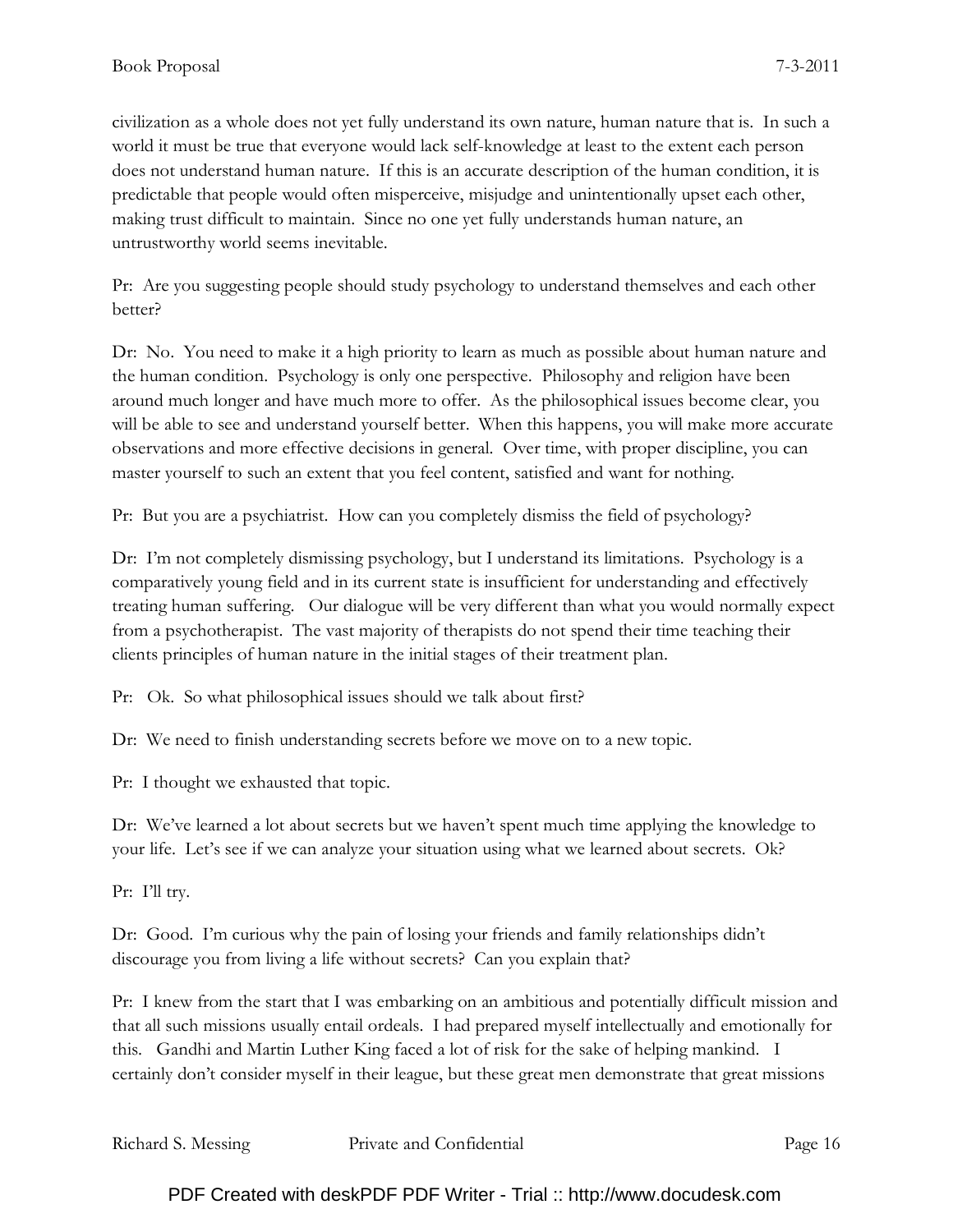sometimes require taking big risks.

Dr: It sounds like you are prepared to sacrifice a lot to accomplish your mission.

Pr: Yes. A utopia, by definition, has everything a person needs; a person should be willing to sacrifice anything to achieve utopia.

Dr: Even your marriage, your security and your freedom.

Pr: I see your point. Perhaps I have gone a bit overboard.

Dr: I believe you have one thing left worth sacrificing that will repair your life and move you one step closer to making the world more trustful.

Pr: Let me guess - my mission? You want me to sacrifice my mission - to stop pursuing a more trustful world?

Dr: No, not your mission; you have a great mission. I would never give that up.

I am suggesting you sacrifice your unwillingness to keep secrets.

Pr: No one is going to force me to keep secrets.

Dr: A human being can't force you but the human condition is forcing you. You need to accept the fact that you don't have a free choice in this matter. There are forces that require you to keep secrets in order to survive as a normal person in this world.

Aren't you forced to breath, to eat and to go to the bathroom?

Pr: Yes.

Dr: Does it bother you that you are forced to do these things?

Pr: Not really. I accept it.

Dr: You also need to accept the fact that you must keep secrets in a world where everyone else keeps secrets, otherwise you won't survive - you can't live like a normal person otherwise. You breathe, eat and go to the bathroom to survive. I recommend you add keeping secrets to the list.

Look at it this way. Instead of keeping his identity a secret, had the thief disclosed his identity to you by admitting he was a thief, would you have disclosed your identity and banking information to him?

Pr: That's not a fair question because thieves, by definition, never disclose their identity - their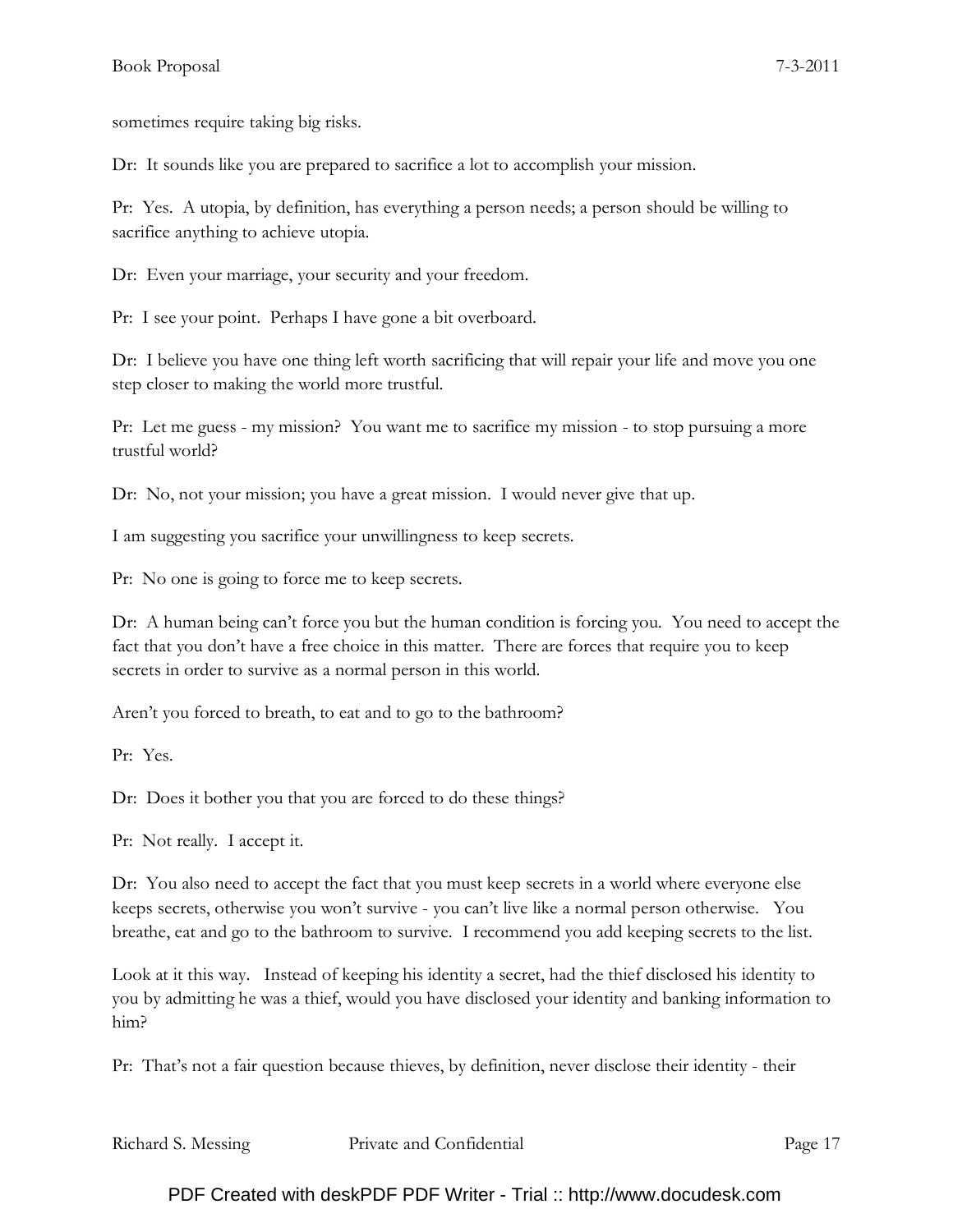business depends on maintaining that secret.

Dr: Precisely and because thieves exist in the world, people are very reluctant to disclose their identity to a stranger because the stranger could be a thief. But you did it anyway.

Pr: I knew the stranger might be a thief, but I chose to trust him. Had I known the stranger was a thief, I would have given him my ID only after making a serious attempt at converting him, which is what my mission is ultimately about anyway– converting a disloyal untrustworthy world into a truly royal civilization devoid of disloyalty.

Dr: I can imagine in an ideal world where secrets are not necessary, it would never occur to anyone to conceal their identity – there would be no reason to do so. By the same token, if the value system of the prevailing society considered secrets taboo, then people would never lie about anything because a lie is itself a secret. In such a world, keeping a secret would be considered dishonest unlike in the modern era where secrets are normal, necessary and condoned.

Pr: We are still living in a very dark world.

Dr: Did you ever find out how the thief knew you don't keep secrets?

Pr: I still don't know. I really can't blame anyone because whoever made my no-secret status public had the right to assume I wasn't keeping it secret.

One day a seemingly nice person who I had never met, approached me in the supermarket and asked me if I was the person who didn't have any secrets. I said yes. That's when he asked me for my banking information. I immediately realized he could sell the information to someone else or steal all my money himself. I asked him not to sell the information or use it to access my accounts. He said the only reason he asked me for my banking information was just to test if I really didn't have any secrets. He said he thought the idea of not having secrets was fascinating and he wanted to see if such a person really existed. He said not to worry, he wouldn't misuse the information.

Dr: Why didn't you rush to the bank to move your money into other accounts?

Pr: Had I done that, the other bank accounts would have become my next new secret. Anything I would have done to hide the money would have constituted a secret. My only choice was to trust the stranger.

Dr: Why didn't you anticipate that a thief might try to do this to you?

Pr: I've been rich for so long, it just didn't occur to me that someone could wipe me out this way, nor could I image ever needing money. I guess I was naïve.

Dr: That must have been a rude awakening.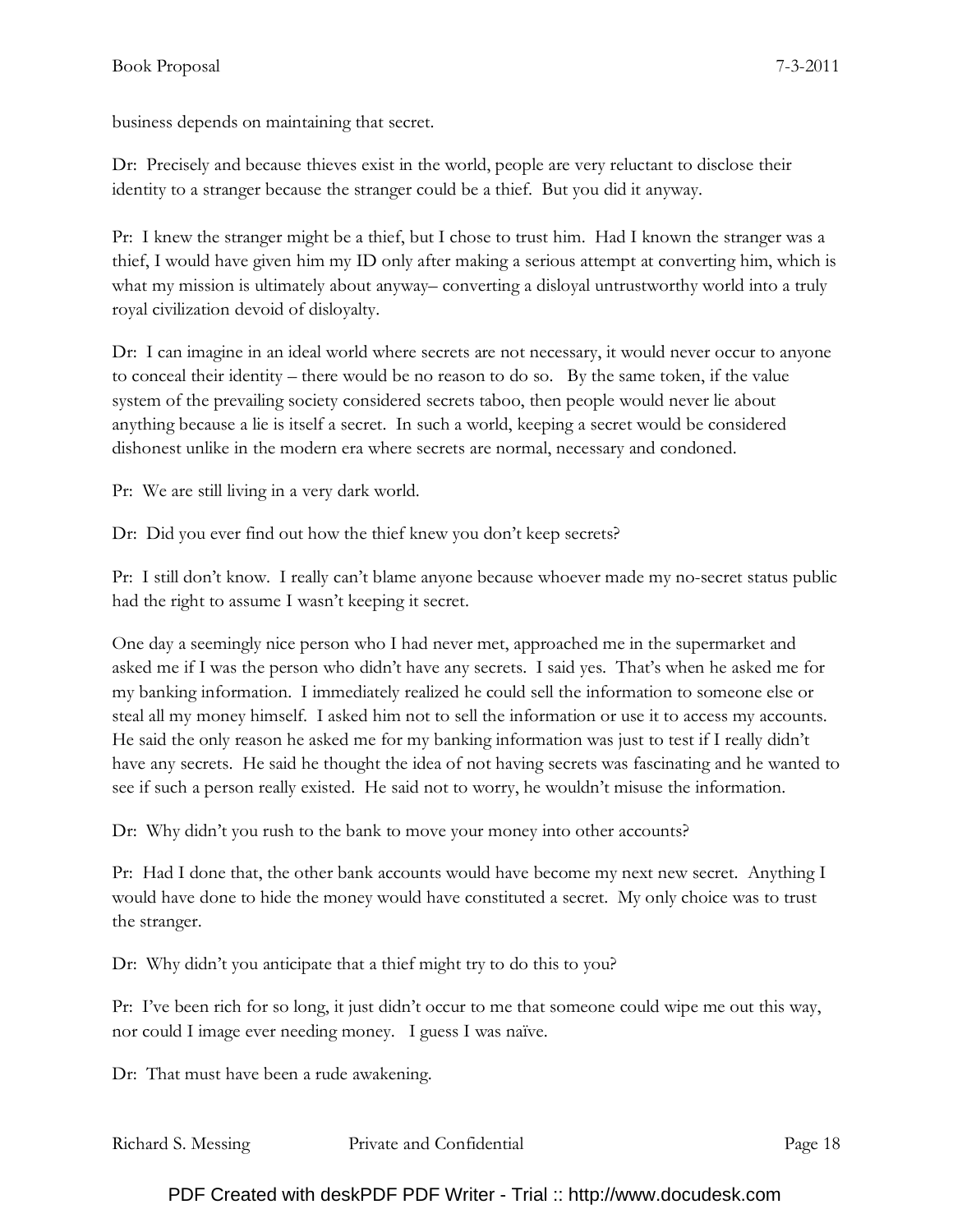Pr: I still find it hard to believe. As you can imagine, my wife was furious with me. So then I tried to find a job, but every company that interviewed me wanted me to sign a non-disclosure agreement. When I told them I didn't keep secrets, the interviews always ended abruptly. I quickly realized employers would not hire someone who couldn't promise to protect the company's trade secrets, understandably so. When I told this to my wife, she tried to convince me to give up my humanitarian quest for a world devoid of secrets. But when I told her no, she committed me to this mental hospital and filed for divorce.

Dr: Your wife probably saved your life. You're lucky she didn't leave you homeless. At least in here you are safe and you can learn a few things that might help you be more successful at whatever you want to do with your life. I think it is safe to say that if you want to change the world, you need to be in-the-world instead of confined to a mental institution.

Pr: I don't want to live here but I won't lie to get out. I think you want me to say I have secrets even though I really don't. Lying will cause me to have a new secret.

Dr: Did it ever occur to you that you might have secrets that you don't know you have?

Pr: What are you talking about? You can't keep a secret from yourself? That is logically impossible. Isn't it always true that a secret is only a secret if someone says so and therefore by definition a person always knows what secrets they have?

Dr: Actually, what you just said is a common but incomplete understanding of what secrets are. What you said is true only for a certain class of secrets. A secret is information that is concealed for some purpose whether or not the purpose is known. There are two classes of secrets: conscious secrets and unconscious secrets. Conscious secrets are perceived to be under the control of oneself. In stark contrast, unconscious secrets are secrets that control a person without them knowing.

If I can demonstrate that you have secrets you don't know you have, then you can tell people you have secrets even though you don't know what they are. This will stop you from telling people you don't have secrets which is what landed you in the hospital in the first place.

Pr: If I don't know what the secrets are, how do I know I have them?

Dr: To answer this question, first you need to learn an unbreachable decree.

Pr: What's that?

Dr: An unbreachable decree is a statement that is always true and therefore can never be used to lie. For example, the statement, "I am alive", is always true because only a living person can say it. The statement, "I have secrets", is also always true but for a different reason. A person who says they have secrets cannot be lying because whenever a person lies they keep the fact they are lying secret from the person they are lying to when they are telling the lie. Therefore, the statement, "I have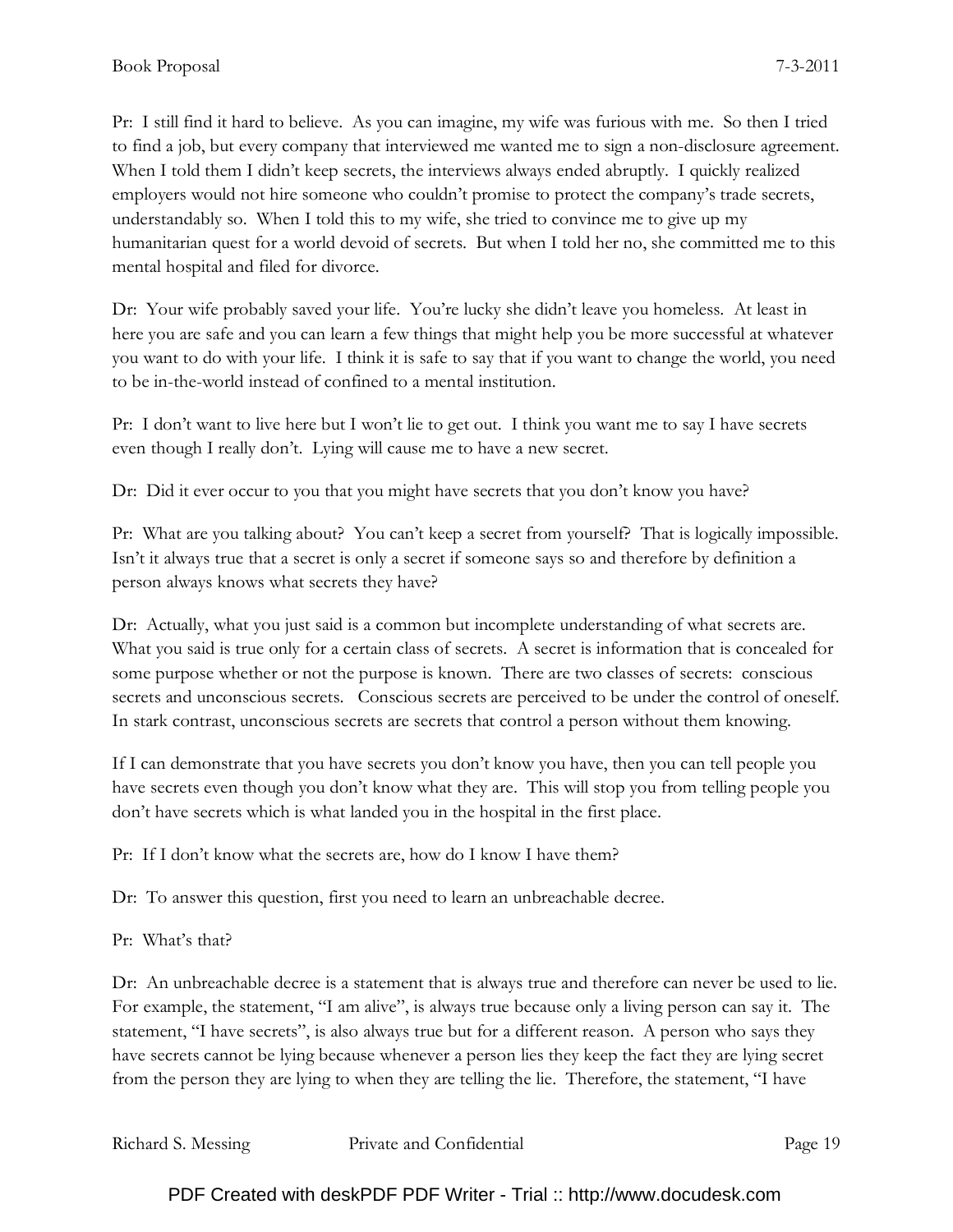secrets" is always true whether or not a person is lying.

Pr: Did you just say the statement, 'I have secrets', can't be a lie.

Dr: That's correct. If someone says they have secrets, it must be true.

Pr: That's strange. I thought you can lie about anything. I thought free will makes it possible to lie about anything. Does this mean we don't have free will?

Dr: No. Everyone has a free will, however most people mistakenly believe they are exercising their free will at all times. This is a common misconception and the source of enormous and unnecessary suffering.

Pr: You said that a secret is something purposefully concealed. How can I be purposefully concealing secrets I don't know I have?

Dr: You can't, but your body can. The body operates on its own, in case you haven't noticed.

Do you know who Sigmund Freud is?

Pr: He's a famous psychiatrist.

Dr: That's correct. Freud discovered the unconscious. It became his most important contribution to the field of psychotherapy. Simply put, the unconscious is the term that refers to the hidden secrets a person is unaware they possess. In other words, the unconscious consists of all the knowledge and forces that exist inside of a person, that the person does not know are there.

Pr: If I'm not aware of these hidden secrets, what good does it do me to know I have them?

Dr: First of all, if secrets in your unconscious are influencing your behavior in some way and you are not aware of it, you are like a puppet without self-control. This could explain why a person has chronic personal problems they are unable to resolve.

On the other hand, if you learn that you have an unconscious, then you can attempt to observe the effect your unconscious has on yourself even though you don't yet know its purpose. If you can observe something, you then have the opportunity to study it and choose how to interact with it and by so doing, eventually understand and defeat it.

Pr: Someone once told me they knew there wasn't anything in their unconscious that had a negative influence on their behavior. Is that possible?

Dr: Impossible to know such a thing. That person must not understand the definition of the unconscious. By definition, a person cannot be conscious of the content of their unconscious – this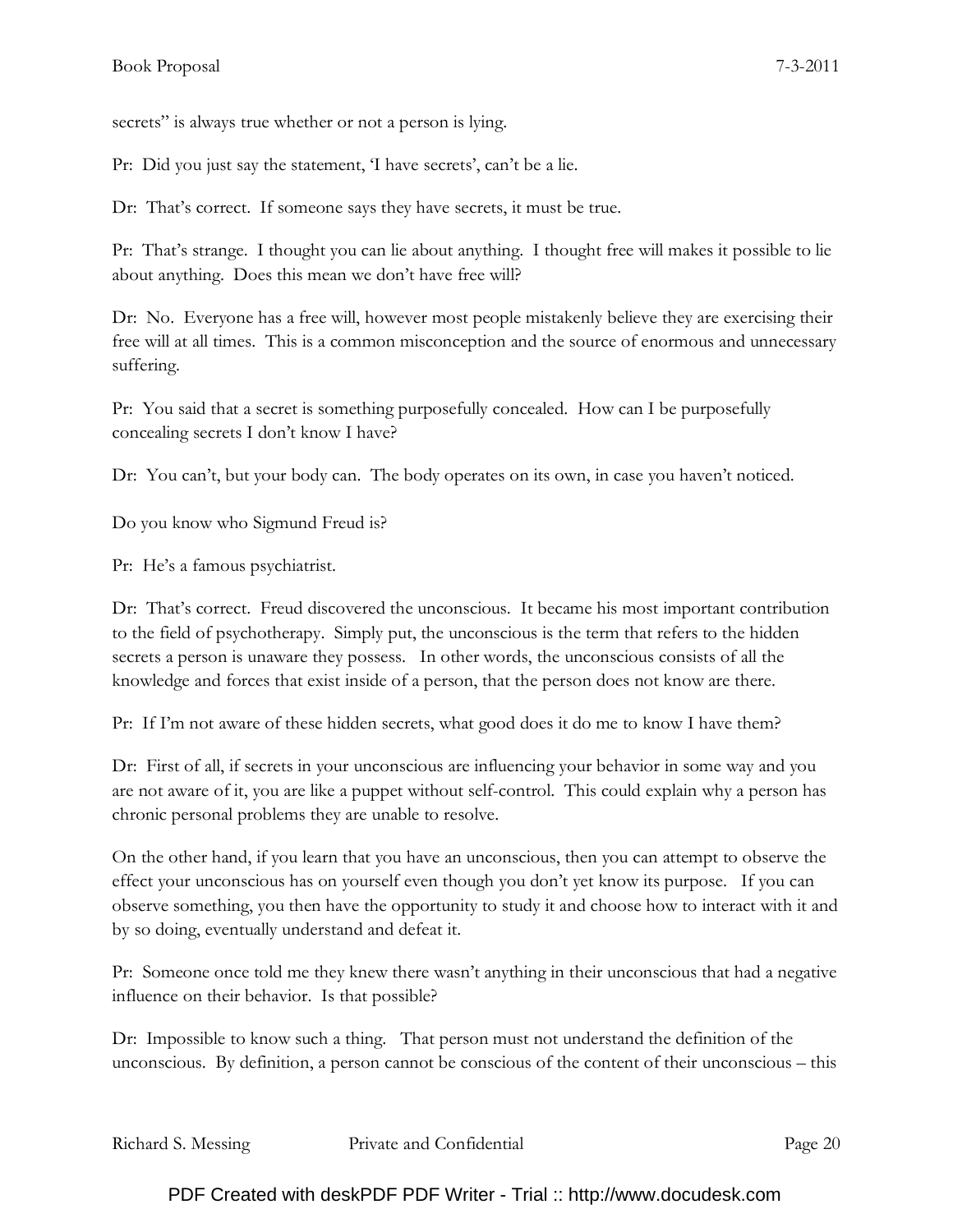is a contradiction in terms. One can only be conscious of what was in their unconscious in the past - a person cannot directly observe their unconscious in the present. Only through memory recall can a person trace how the forces in their unconscious influenced their behavior in the past. Then with this knowledge and a proper understanding of how the unconscious works, a person may be able to discern the psychological force - the hidden secret responsible for their chronic personal problem. When an insight of this magnitude occurs, the pernicious psychological forces selfdestruct, the symptoms clear up and in their place settles a wonderful sense of freedom and health.

Pr: Your description of the unconscious seems to imply that it is a refuge for malicious psychological forces that cause a person to suffer? Are there any benefits to the unconscious, or is it only a source of suffering?

Dr: That's an excellent question. The unconscious has the potential to be both harmful and helpful. I want to fully explain this to you starting the next time we meet because the answer to this question is what you need to know to get out of the hospital. The answer will explain why people have chronic personal problems and once you understand this, you should then see a much more effective way to make the world more trustful. You will start keeping secrets again and more importantly, you will see why changing humanity requires a person to have one foot in the old world and one foot in the new. To cause a transformation of such magnitude, one must live within a paradoxical gap, which in your case is the ironic necessity to keep secrets in order to bring about a world where secrets will no longer be needed.

Without going into too much detail now, consider the following. There was only one time in human history when there were no secrets. Can you guess when that was?

Pr: I assume in the very beginning.

Dr: Yes. The only time in human history when there were no secrets was in the Garden of Eden where Adam and Eve lived. Do you know the Garden of Eden story?

Pr: Not entirely.

Dr: Remember you said how sometimes you feel somewhat naked when you tell someone a secret?

Pr: Yes.

Dr: Adam and Eve were always naked and had no secrets until that fateful day when everything went wrong. Do you remember what happened?

Pr: Didn't they make a mistake and try to cover it up?

Dr: That's right. A friendly serpent convinced them to eat from the Tree of Knowledge of Good and Evil, even though G-d commanded them not to. Immediately upon consuming knowledge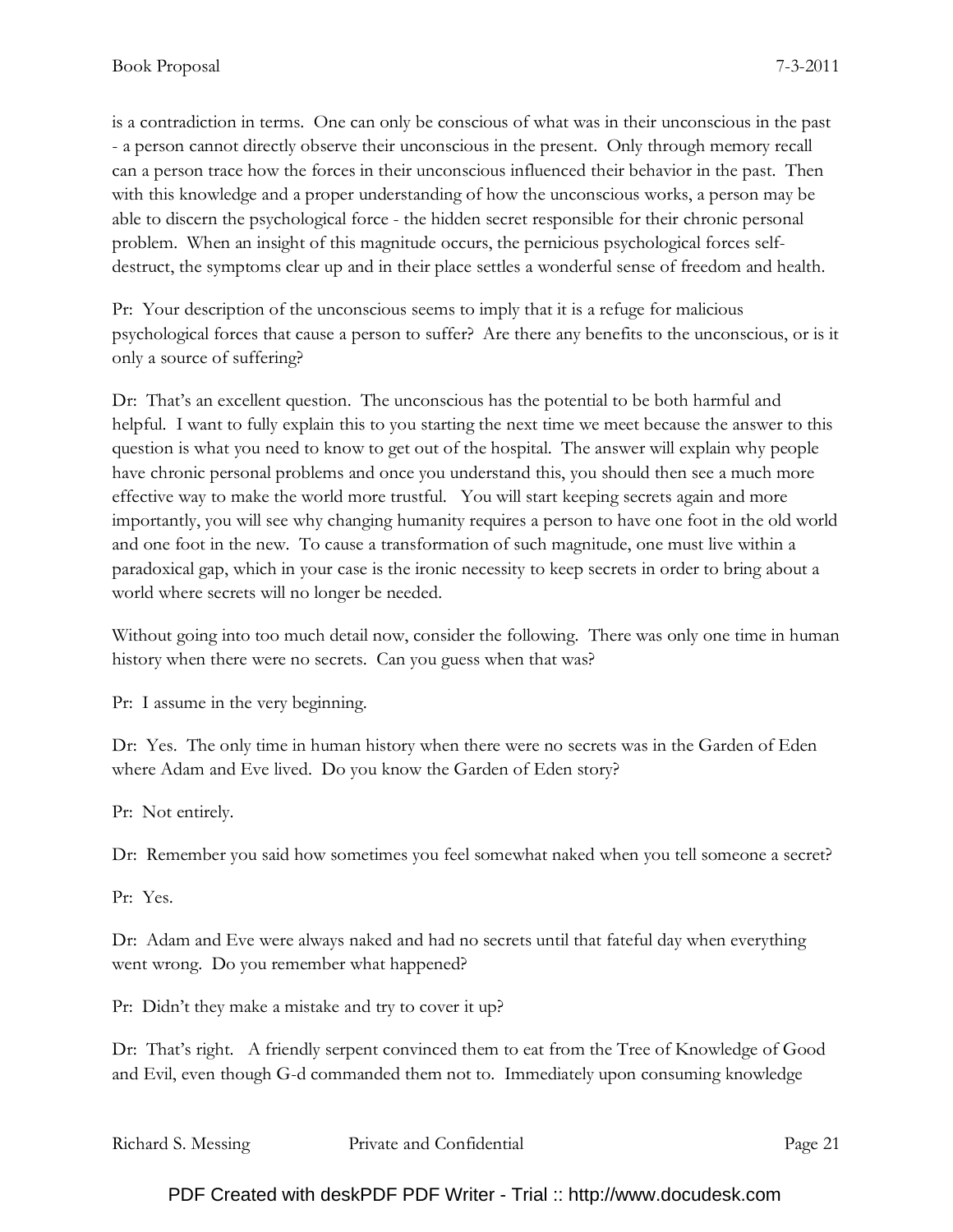from the forbidden tree they noticed for the first time that they were naked and that it was bad. Fearful that G-d would disapprove of their nakedness and punish them for disobeying, they tried to keep their mistake secret by covering their exposed bodies and hiding from Him.

Pr: Anyone who thinks they can hide from G-d must be very confused. Even if there is no G-d, a G-d fearing person must be confused if they think they can hide from their G-d.

Dr: I agree. There are two lessons from the Garden of Eden story I want to briefly touch upon today.

First, you must be very careful who you listen to, including yourself. People have all sorts of ideas about how the world works and we each think our ideas are very reasonable and appealing. So we listen to the voice in our head as if that voice is an authority. The serpent represents the friendly enticing voice in our head to which we love to listen, without considering the possibility that what lies in wait behind the voice is the enemy.

Secondly, a person needs to be very careful what knowledge they consume. If the source of knowledge is flawed like the Tree of Knowledge of Good and Evil, then in ignorance a person may learn something false and unwittingly believe it is true. Common sense tells us that false knowledge can be very harmful, can lead a person down a dark road destined for suffering. False knowledge takes on the status of an imperceptible unconscious secret.

Pr: If a person doesn't know their unconscious contains false knowledge, then how can anything be done about it?

Dr: There is a way to defeat false knowledge that lives in the unconscious, but it is too late to get into that subject today. In the few minutes that are remaining, I'd like to know what you got out of our discussion. Did you learn anything useful?

Pr: I definitely learned something but I'm not sure yet how useful it is.

Dr: Ok. What did you learn?

Pr: I learned that in order to feel more secure, people use secrets to solicit loyalty from each other and to build intimate relationships.

Dr: Good. What else?

Pr: I learned it is human nature to have secrets that are hidden in our unconscious. Some of these hidden secrets cause suffering, but how and why this happens I don't fully understand yet.

Dr: Very good. When we meet next week I'll go into more detail about how this works. Anything else?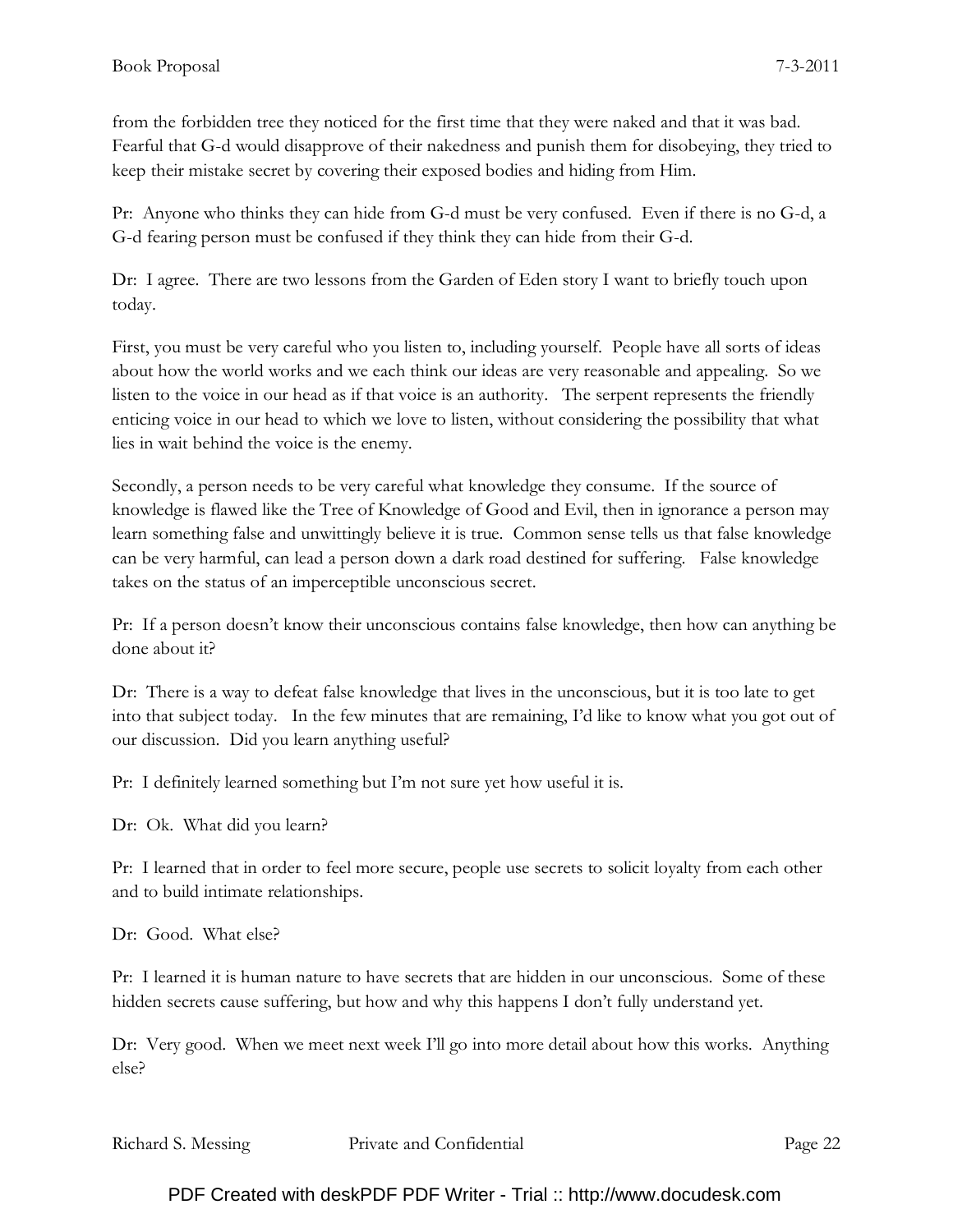Pr: I learned that the human condition forces people to keep secrets. For this reason some of the secrets we have must not be under our control, especially secrets in the unconscious that influence, without our knowing, the choices we make and what we say to ourselves.

Dr: Excellent. You definitely learned the main points.

So, do you have secrets?

Pr: None that I know of.

Dr: Do you have any unconscious secrets?

Pr: I think I must.

Dr: Why?

Pr: We know a person must have secrets if they say they do. Since a person can say they have secrets at any time, the secrets must already exist. In my case, since I refuse to keep secrets, the secrets must be in my 'unconscious.' Does this mean everyone has an unconscious?

Dr: Yes and congratulations. You are very close to being released from the hospital.

Pr: You said you would release me from the hospital if I admitted having secrets.

Dr: Yes, but I need to make sure you know how to handle any future confrontations with a potential thief. You admit to only having unconscious secrets. Your reputation of being someone who doesn't keep secrets is still out there, so even though you've stopped telling people you don't have secrets, another thief may still learn of your past and ask you for your ID again. I need to know you will keep your bank account information secret no matter what. Do you agree?

Pr: I would seriously consider it if you can show me a better way to accomplish my mission of making the world more trustful.

Dr: I will start doing that when we meet again next Tuesday.

Pr: Thank you, doctor.

eoc

#### THE AUTHOR

#### **RICHARD SCOTT MESSING**